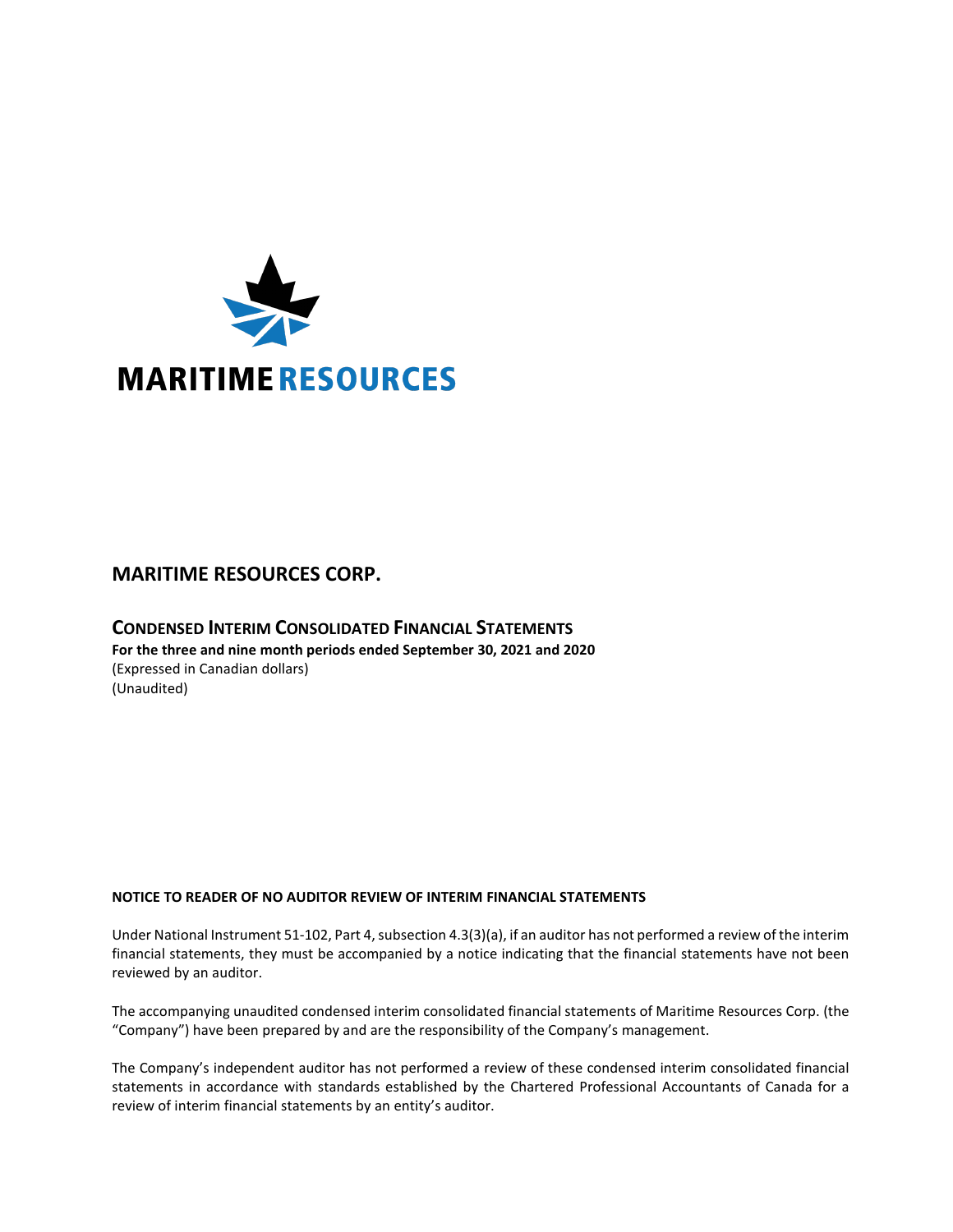

## **CONDENSED INTERIM CONSOLIDATED STATEMENTS OF FINANCIAL POSITION**

|                                                                    |             | September 30   | December 31  |
|--------------------------------------------------------------------|-------------|----------------|--------------|
| As at                                                              | <b>Note</b> | 2021           | 2020<br>\$   |
| (Unaudited - Prepared by Management, in Canadian dollars)          |             | \$             |              |
| <b>ASSETS</b>                                                      |             |                |              |
| <b>Current</b>                                                     |             |                |              |
| Cash                                                               | 5           | 7,827,367      | 6,418,616    |
| Receivables                                                        | 6           | 248,195        | 340,039      |
| Prepaid expenses and deposits                                      | 7           | 116,781        | 116,286      |
|                                                                    |             | 8,192,343      | 6,874,941    |
| <b>Deferred acquisition costs</b>                                  | 4           |                | 277,256      |
| <b>Deposits</b>                                                    | 9           | 52,994         | 298,730      |
| Property, plant and equipment                                      | 4,8         | 1,582,254      | 74,394       |
| <b>Exploration and evaluation assets</b>                           | 4,9         | 28,666,104     | 18,631,532   |
| <b>Total Assets</b>                                                |             | 38,493,695     | 26,156,853   |
| LIABILITIES AND SHAREHOLDERS' EQUITY<br><b>Current liabilities</b> |             |                |              |
| Accounts payable and accrued liabilities                           | 10          | 1,093,215      | 1,015,603    |
| Flow-through premium liability                                     | 13          | 522,620        | 203,613      |
| Current portion of lease liability                                 | 11          | 23,532         | 23,532       |
|                                                                    |             | 1,639,367      | 1,242,748    |
| <b>Lease liability</b>                                             | 11          | 1,971          | 19,620       |
| <b>Reclamation liability</b>                                       | 4,12        | 718,750        |              |
| <b>Total Liabilities</b>                                           |             | 2,360,088      | 1,262,368    |
| Shareholders' equity                                               |             |                |              |
| Share capital                                                      | 13          | 45,132,523     | 33,399,928   |
| Reserves                                                           | 13          | 2,567,546      | 1,971,293    |
| Royalty reserve                                                    | 13          | 210,700        | 210,700      |
| Deficit                                                            |             | (11, 777, 162) | (10,687,436) |
| <b>Total Shareholders' Equity</b>                                  |             | 36,133,607     | 24,894,485   |
| <b>Total Liabilities and Shareholders' Equity</b>                  |             | 38,493,695     | 26,156,853   |

Nature of operations and going concern (Note 1).

*Approved and authorized on behalf of the Board of Directors:*

| "John P. Hayes" | "Tom Yip" |
|-----------------|-----------|
| Chairman        | Director  |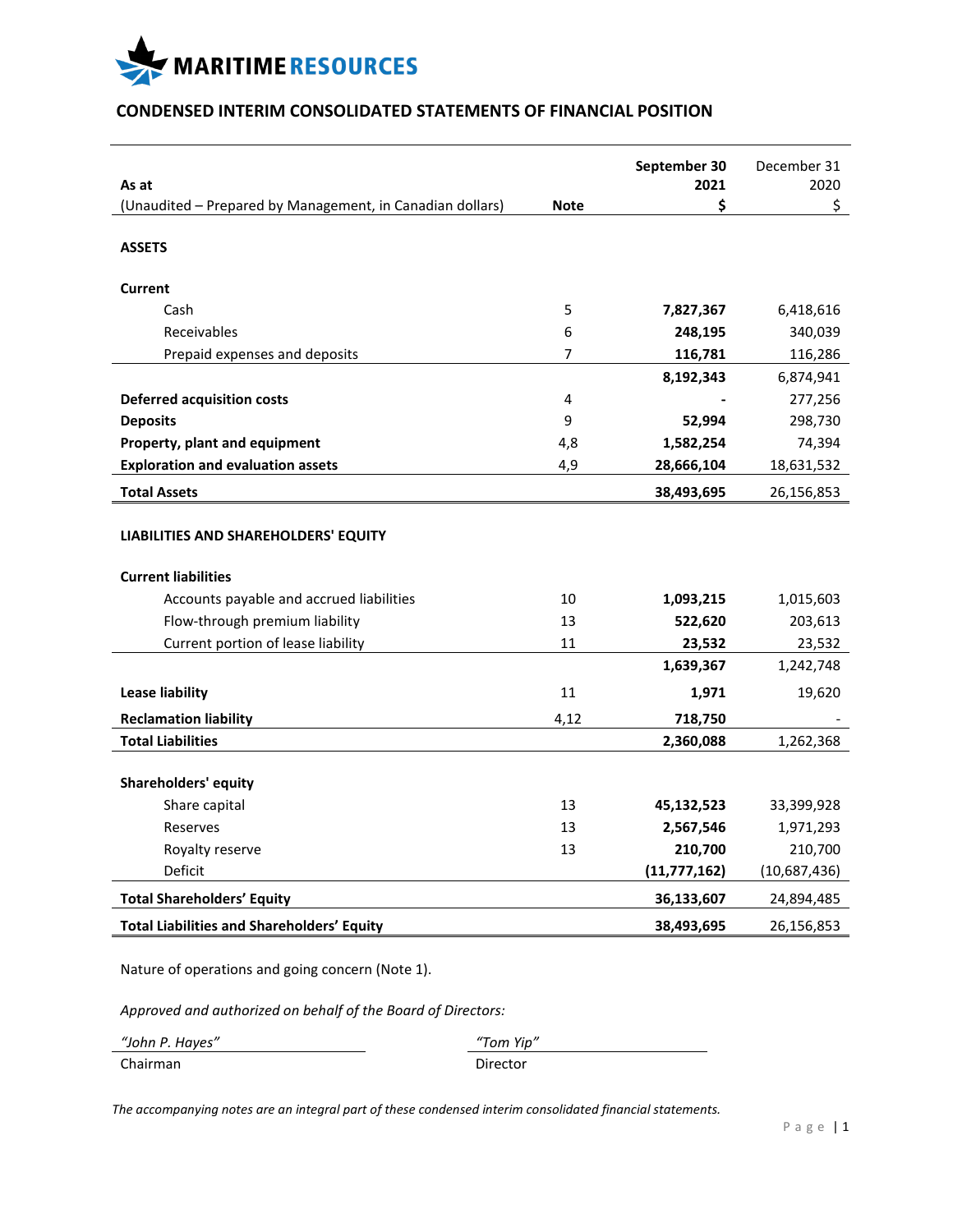

## **CONDENSED INTERIM CONSOLIDTED STATEMENTS OF LOSS AND COMPREHENSIVE LOSS**

| (Unaudited - Prepared by Management,<br>in Canadian dollars) | <b>Note</b> | <b>Three Month</b><br><b>Period Ended</b><br>September 30<br>2021<br>\$ | Three Month<br>Period Ended<br>September 30<br>2020<br>\$ | <b>Nine Month</b><br><b>Period Ended</b><br>September 30<br>2021<br>\$ | Nine Month<br>Period Ended<br>September 30<br>2020<br>\$ |
|--------------------------------------------------------------|-------------|-------------------------------------------------------------------------|-----------------------------------------------------------|------------------------------------------------------------------------|----------------------------------------------------------|
| <b>EXPENSES</b>                                              |             |                                                                         |                                                           |                                                                        |                                                          |
| Salaries and benefits<br>Administration                      | 14<br>14    | 390,484<br>71,097                                                       | 180,894<br>40,550                                         | 904,620<br>172,263                                                     | 492,680<br>131,892                                       |
| <b>Business development</b>                                  |             |                                                                         |                                                           |                                                                        | 200,000                                                  |
| Consulting                                                   |             | 36,384                                                                  | 8,550                                                     | 40,995                                                                 | 11,410                                                   |
| Professional fees                                            |             | 9,652                                                                   | 62,090                                                    | 17,169                                                                 | 83,747                                                   |
| Directors' fees and expenses                                 | 14          | 23,451                                                                  | 19,925                                                    | 63,409                                                                 | 59,853                                                   |
| Investor relations and promotion                             |             | 122,138                                                                 | 63,379                                                    | 272,108                                                                | 207,996                                                  |
| Share based payment                                          |             | 263,925                                                                 | 100,931                                                   | 885,047                                                                | 463,963                                                  |
| Depreciation                                                 | 8           | 20,547                                                                  | 2,538                                                     | 48,124                                                                 | 22,550                                                   |
| Interest expense on lease liability                          | 11          |                                                                         |                                                           |                                                                        | 138                                                      |
|                                                              |             | (937, 678)                                                              | (478, 857)                                                | (2,403,735)                                                            | (1,674,229)                                              |
| Interest income<br>Recognition of flow-through               |             | 5,377                                                                   | 6,405                                                     | 14,714                                                                 | 16,532                                                   |
| premium liability                                            | 13          | 438,109                                                                 | 140,749                                                   | 1,005,393                                                              | 217,014                                                  |
|                                                              |             | 443,486                                                                 | 147,154                                                   | 1,020,107                                                              | 233,546                                                  |
| Loss and comprehensive loss for the period                   |             | (494,192)                                                               | (331,703)                                                 | (1, 383, 628)                                                          | (1,440,683)                                              |
| Basic and diluted loss per common share                      |             | <b>Nil</b>                                                              | Nil                                                       | <b>Nil</b>                                                             | (0.01)                                                   |
| Weighted average number of<br>common shares outstanding      |             | 399,034,688                                                             | 270,840,570                                               | 369,505,002                                                            | 226,856,271                                              |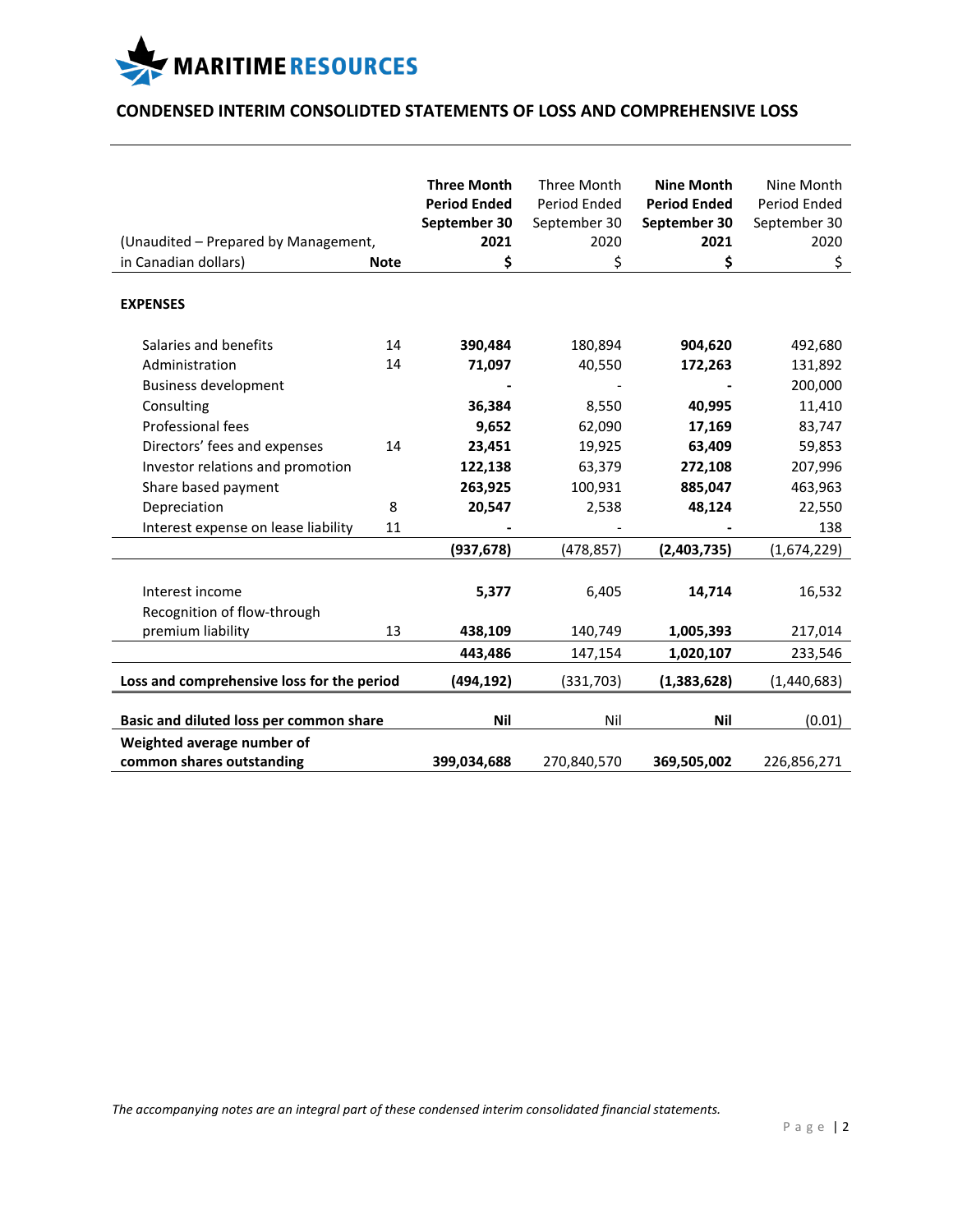

## **CONDENSED INTERIM CONSOLIDATED STATEMENTS OF CHANGES IN SHAREHOLDERS' EQUITY**

|                                                                                         | <b>Shares</b> | Share<br>capital | <b>Reserves</b> | Royalty<br>reserve           | <b>Deficit</b> | <b>Total</b> |
|-----------------------------------------------------------------------------------------|---------------|------------------|-----------------|------------------------------|----------------|--------------|
|                                                                                         | #             | \$               | \$              | \$                           | \$             | \$           |
| (Unaudited - Prepared by Management, in Canadian dollars)<br>Balance, December 31, 2019 | 189,825,469   | 20,568,204       | 2,306,044       | 210,700                      | (9,519,536)    | 13,565,412   |
| Issued for private placements (Note 13)                                                 | 109,877,292   | 12,205,133       |                 |                              |                | 12,205,133   |
|                                                                                         |               | 256,021          |                 |                              |                | 198,380      |
| Issued for warrant exercises (Note 13)                                                  | 1,642,062     |                  | (57, 641)       |                              |                |              |
| Issued for Stock Option exercises (Note 13)                                             | 425,000       | 72,859           | (30, 359)       |                              |                | 42,500       |
| Share issuance costs (Note 13)                                                          |               | (981, 554)       |                 |                              |                | (981, 554)   |
| Finders' warrants (Note 13)                                                             |               | (275, 280)       | 275,280         |                              |                |              |
| Finders' shares (Note 13)                                                               | 666,864       | 60,018           |                 |                              |                | 60,018       |
| Flow-through premium liability (Note 13)                                                |               | (719, 415)       |                 |                              | $\overline{a}$ | (719, 415)   |
| Issued for mineral properties (Note 9,13)                                               | 1,000,000     | 112,500          |                 |                              |                | 112,500      |
| Share-based payments (Note 13)                                                          |               |                  | 463,963         |                              |                | 463,963      |
| Reserves transferred on expired options (Note 13)                                       |               |                  | (10, 769)       |                              | 10,769         |              |
| Reserves transferred on expired warrants (Note 13)                                      |               | 26,815           | (26, 815)       |                              |                |              |
| Loss for the period                                                                     |               |                  |                 | $\qquad \qquad \blacksquare$ | (1,440,683)    | (1,440,683)  |
| Balance, September 30, 2020                                                             | 303,436,687   | 31,325,301       | 2,919,703       | 210,700                      | (10,949,450)   | 23,506,254   |
| Issued for warrant exercises (Note 13)                                                  | 7,964,546     | 1,535,636        | (379, 136)      |                              |                | 1,156,500    |
| Issued for stock option exercises (Note 13)                                             | 400,000       | 97,371           | (37, 371)       |                              |                | 60,000       |
| Issued for advisory fees (Note 13)                                                      | 150,000       | 24,000           |                 |                              |                | 24,000       |
| Share issuance costs (Note 13)                                                          |               | (7, 132)         |                 |                              |                | (7, 132)     |
| Issued for mineral properties (Note 9,13)                                               | 50,000        | 7,250            |                 |                              |                | 7,250        |
| Share-based payments (Note 13)                                                          |               |                  | 5,766           |                              |                | 5,766        |
| Reserves transferred on expired options (Note 13)                                       |               |                  | (120, 167)      |                              | 120,167        |              |
| Reserves transferred on expired warrants (Note 13)                                      |               | 417,502          | (417,502)       |                              |                |              |
| Income for the period                                                                   |               |                  |                 |                              | 141,847        | 141,847      |
| Balance, December 31, 2020                                                              | 312,001,233   | 33,399,928       | 1,971,293       | 210,700                      | (10,687,436)   | 24,894,485   |
| Issued for private placements (Note 13)                                                 | 69,270,000    | 10,907,000       |                 |                              |                | 10,907,000   |
| Issued for warrant exercises (Note 13)                                                  | 13,165,940    | 2,026,792        | (51,901)        |                              |                | 1,974,891    |
| Share issuance costs (Note 13)                                                          |               | (701,002)        |                 |                              |                | (701,002)    |
| Finders' warrants (Note 13)                                                             |               | (131, 670)       | 131,670         |                              |                |              |
| Flow-through premium liability (Note 13)                                                |               | (1,324,400)      |                 |                              |                | (1,324,400)  |
| Issued for advisory services (Note 4,13)                                                | 400,000       | 82,000           |                 |                              |                | 82,000       |
| Issued for mineral properties (Note 9,13)                                               | 1,050,000     | 138,500          |                 |                              |                | 138,500      |
| Issued for gold plant acquisition (Note 4,13)                                           | 3,571,428     | 660,714          |                 |                              |                | 660,714      |
| Share-based payments (Note 13)                                                          |               |                  | 885,047         |                              |                | 885,047      |
| Reserves transferred on expired options (Note 13)                                       |               |                  | (293, 902)      |                              | 293,902        |              |
| Reserves transferred on expired warrants (Note 13)                                      |               | 74,661           | (74, 661)       |                              |                |              |
| Loss for the period                                                                     |               |                  |                 |                              | (1,383,628)    | (1,383,628)  |
| Balance, September 30, 2021                                                             | 399,458,601   | 45,132,523       | 2,567,546       | 210,700                      | (11,777,162)   | 36,133,607   |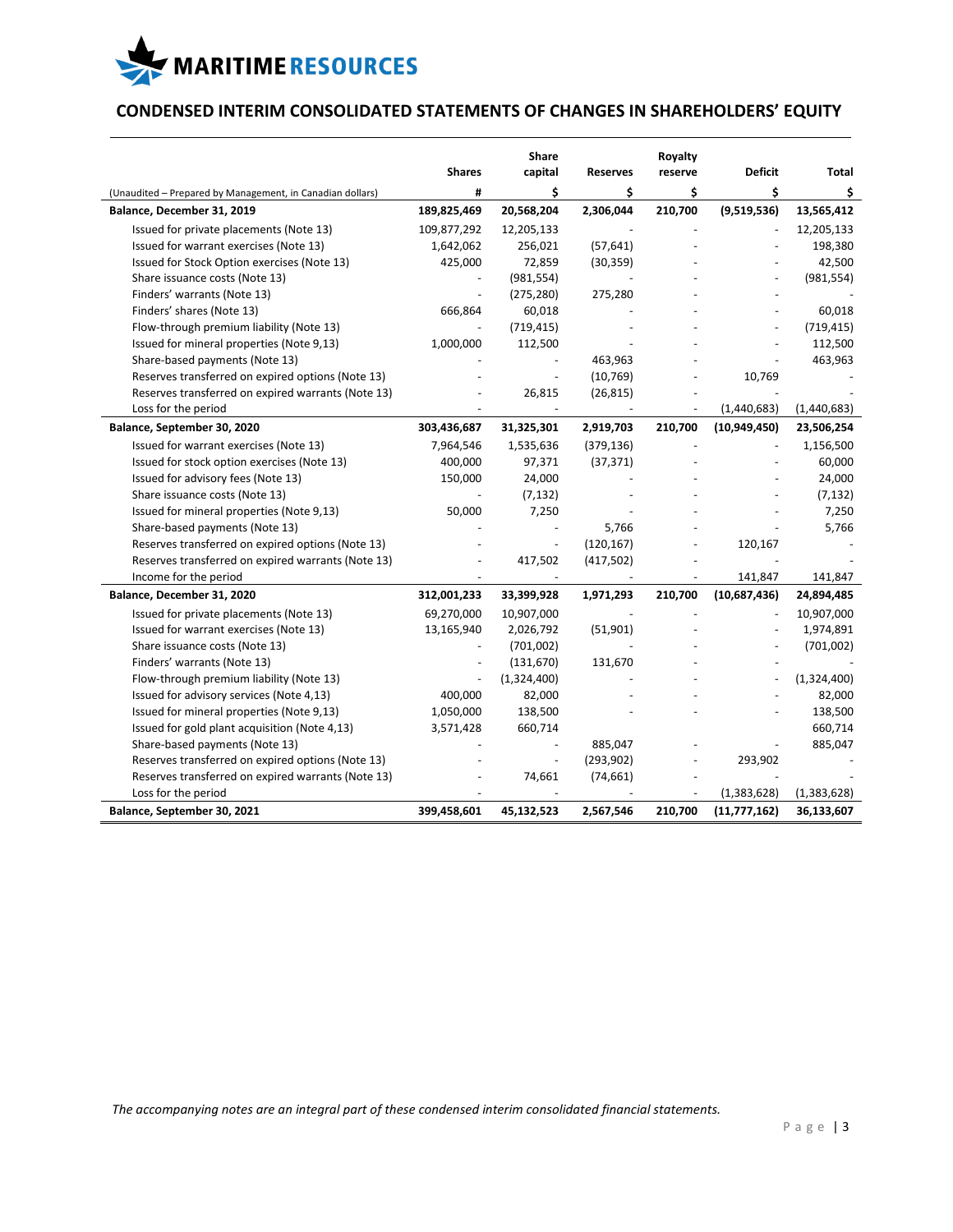

## **CONDENSED INTERIM CONSOLIDATED STATEMENTS OF CASH FLOWS**

| For the nine month periods ended September 30<br>(Unaudited - Prepared by Management, in Canadian dollars) | 2021<br>\$  | 2020<br>\$    |
|------------------------------------------------------------------------------------------------------------|-------------|---------------|
| Cash flows from operating activities                                                                       |             |               |
| Loss for the period                                                                                        | (1,383,628) | (1,440,683)   |
| Items not involving cash:                                                                                  |             |               |
| Share-based payments                                                                                       | 885,047     | 463,963       |
| Depreciation                                                                                               | 48,124      | 22,550        |
| Flow-through premium recovery                                                                              | (1,005,393) | (217, 014)    |
| Changes in non-cash working capital items:                                                                 |             |               |
| (Increase) decrease in receivables                                                                         | 96,563      | (161, 490)    |
| (Increase) decrease in accrued interest receivable                                                         | (4, 719)    | (7,995)       |
| (Increase) decrease in prepaid expenses                                                                    | (495)       | (23, 763)     |
| Increase (decrease) in accounts payable                                                                    |             |               |
| and accrued liabilities                                                                                    | 19,946      | 155,164       |
| Net cash provided by (used in) operating activities                                                        | (1,344,555) | (1, 209, 268) |
| Cash flows from investing activities                                                                       |             |               |
| Acquisition of gold plant and other assets                                                                 | (2,674,749) |               |
| Exploration and evaluation expenditures                                                                    | (6,650,001) | (3,475,979)   |
| Property and equipment expenditures                                                                        | (161, 684)  |               |
| Recoveries and grant                                                                                       | 76,500      | 82,800        |
| Net cash provided by (used in) investing activities                                                        | (9,409,934) | (3, 393, 179) |
| Cash flows from financing activities<br>Proceeds from private placement                                    | 10,907,000  | 12,205,133    |
| Proceeds from warrant exercises                                                                            | 1,974,891   | 198,380       |
| Proceeds from option exercises                                                                             |             | 42,500        |
| Repayment of lease liability                                                                               | (17, 649)   | (10, 362)     |
| Share issue costs                                                                                          | (701,002)   | (921,536)     |
| Net cash provided by (used in) financing activities                                                        | 12,163,240  | 11,514,115    |
| Change in cash during the period                                                                           | 1,408,751   | 6,911,668     |
| Cash, beginning of the period                                                                              | 6,418,616   | 1,827,157     |
| Cash, end of the period                                                                                    | 7,827,367   | 8,738,825     |
| <b>Supplemental disclosure</b>                                                                             |             |               |
| Cash paid for interest                                                                                     |             | 138           |
| Supplemental disclosure of non-cash financial and investing activities                                     |             |               |
| Expiry/cancelation of stock options                                                                        | 293,902     |               |
| Expiry of warrants                                                                                         | 74,661      | 26,815        |
| Exploration and evaluation assets included in accounts payable                                             | 984,077     | 1,233,147     |
| Fair value of finders' shares and warrants                                                                 | 131,670     |               |
| Flow-through share premium                                                                                 | 1,324,400   | 719,415       |
| Shares issued for gold plant and other assets acquisition                                                  | 660,714     |               |
| Shares issued to advisors and finders                                                                      | 82,000      | 60,018        |
| Shares issued for property                                                                                 | 138,500     | 112,500       |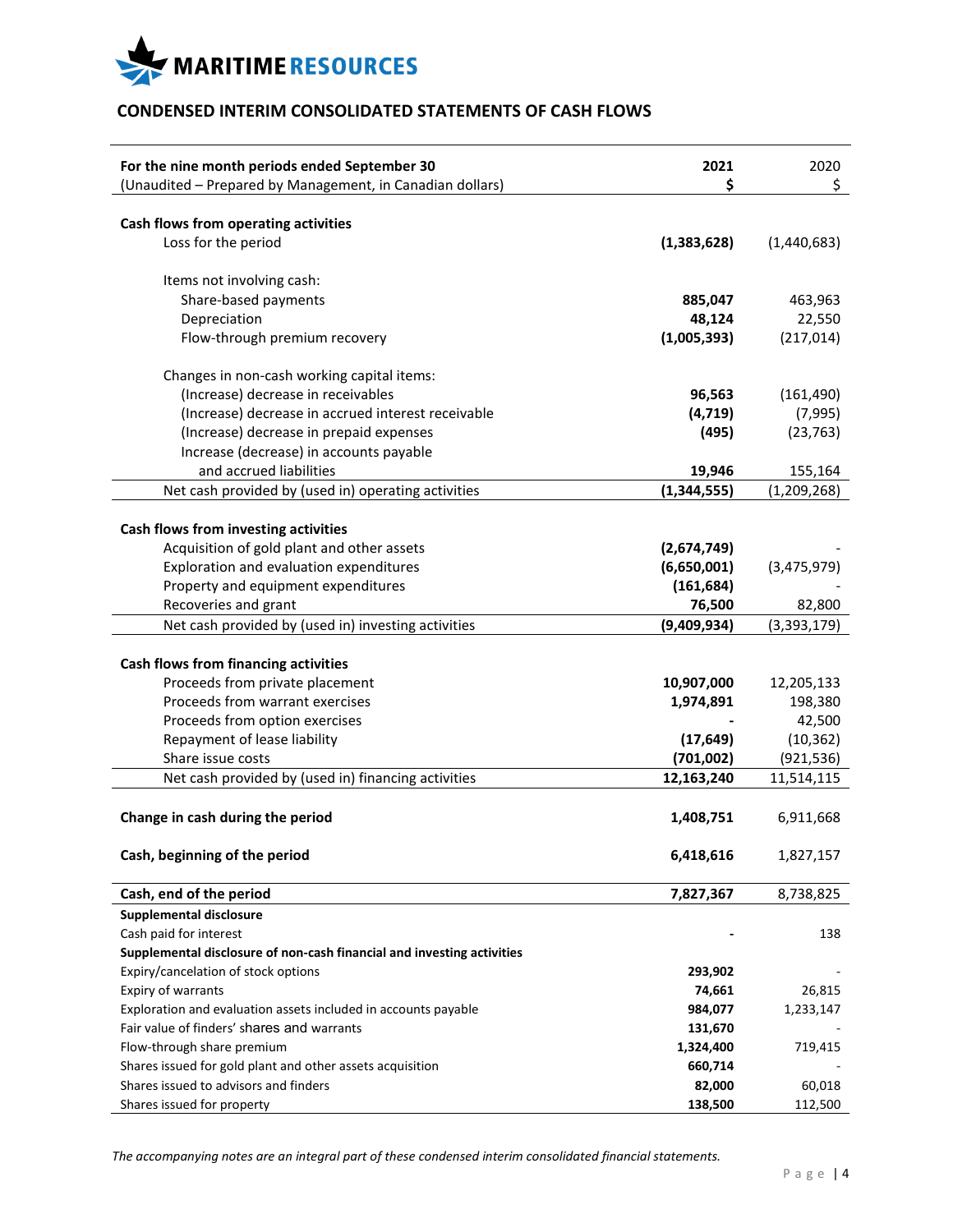

**NOTES TO THE CONDENSED INTERIM CONSOLIDATED FINANCIAL STATEMENTS** For the three and nine month periods ended September 30, 2021 and 2020 *(Unaudited, in Canadian dollars)*

### **1. NATURE OF OPERATIONS AND GOING CONCERN**

Maritime Resources Corp. (the "Company" or "Maritime") was incorporated under the Business Corporations Act (British Columbia) on May 14, 2007. Maritime is an exploration stage company focused on re-starting the past producing Hammerdown Gold Mine located near the Baie Verte mining district in Newfoundland and Labrador, Canada as well as exploration on its other properties in the region. The Company also holds a portfolio of mineral exploration properties and royalty interests in key mining camps across Canada in a wholly owned subsidiary.

The Company's registered and records office is 3200 - 650 West Georgia Street, Vancouver, BC, Canada, V6B 4P7. The Company also has an office in Toronto at 1900 - 110 Yonge Street, Toronto, ON, Canada, M5C 1T4. The shares of the Company are traded on the TSX Venture Exchange ("TSX-V") under the symbol MAE.

As the Company is in the exploration stage, the recoverability of the costs incurred to date on exploration properties is dependent upon the existence of economically recoverable reserves, the ability of the Company to obtain the necessary financing to complete the exploration and development of its properties and upon future profitable production or proceeds from the disposition of the properties and deferred exploration expenditures. In March 2020, the World Health Organization declared coronavirus COVID-19 a global pandemic. This contagious disease outbreak, which has continued to spread, and any related adverse public health developments, has adversely affected workforces, economies and financial markets globally, potentially leading to an economic downturn or recessionary conditions. To date the COVID-19 pandemic has not decreased the Company's access to capital market financing, nor negatively impacted our business and financial position. The Company implemented strict health and safety protocols and monitors and adheres to government and medical guidelines. Maritime will continue to assess the impact of COVID-19 which remains a risk that could have material negative effects on our business or financial position in the future.

These condensed interim consolidated financial statements have been prepared by management in accordance with International Financial Reporting Standards ("IFRS") applicable to a going concern, which assumes that the Company will be able to realize its assets and discharge its liabilities in the normal course of business for the foreseeable future. The Company has incurred ongoing losses. The continuing operations of the Company are dependent upon its ability to continue to raise adequate financing and to commence profitable operations in the future and repay its liabilities arising from normal business operations as they become due. Although it has been successful in raising financing in the past, there is no assurance it will be able to do so in the future. The Company estimates that, with its most recent financing, it has sufficient working capital to continue as a going concern beyond one year.

These condensed interim consolidated financial statements do not include any adjustments relating to the recoverability and classification of recorded asset amounts and classification of liabilities that might be necessary should the Company be unable to continue in existence. Such adjustments could be material.

## **2. STATEMENT OF COMPLIANCE AND BASIS OF PRESENTATION**

These condensed interim consolidated financial statements, including comparatives, have been prepared in accordance with International Accounting Standards ("IAS") 34, "Interim Financial Reporting", as issued by the International Accounting Standards Board ("IASB"), on a basis consistent with accounting policies disclosed in the audited financial statements for the fiscal year ended December 31, 2020, and should be read in conjunction with the most recently issued audited financial statements, which include information necessary or useful to understanding the Company's business and financial statement presentation. In particular, the Company's significant accounting policies which were presented in Note 3 to the Financial Statements for the year ended December 31, 2020 have been consistently applied in the preparation of the Company's interim consolidated financial statements, except as noted below under Leases.

The condensed interim consolidated financial statements have been prepared using the historical cost basis, except for financial instruments which are stated at fair value and have been prepared using the accrual basis of accounting except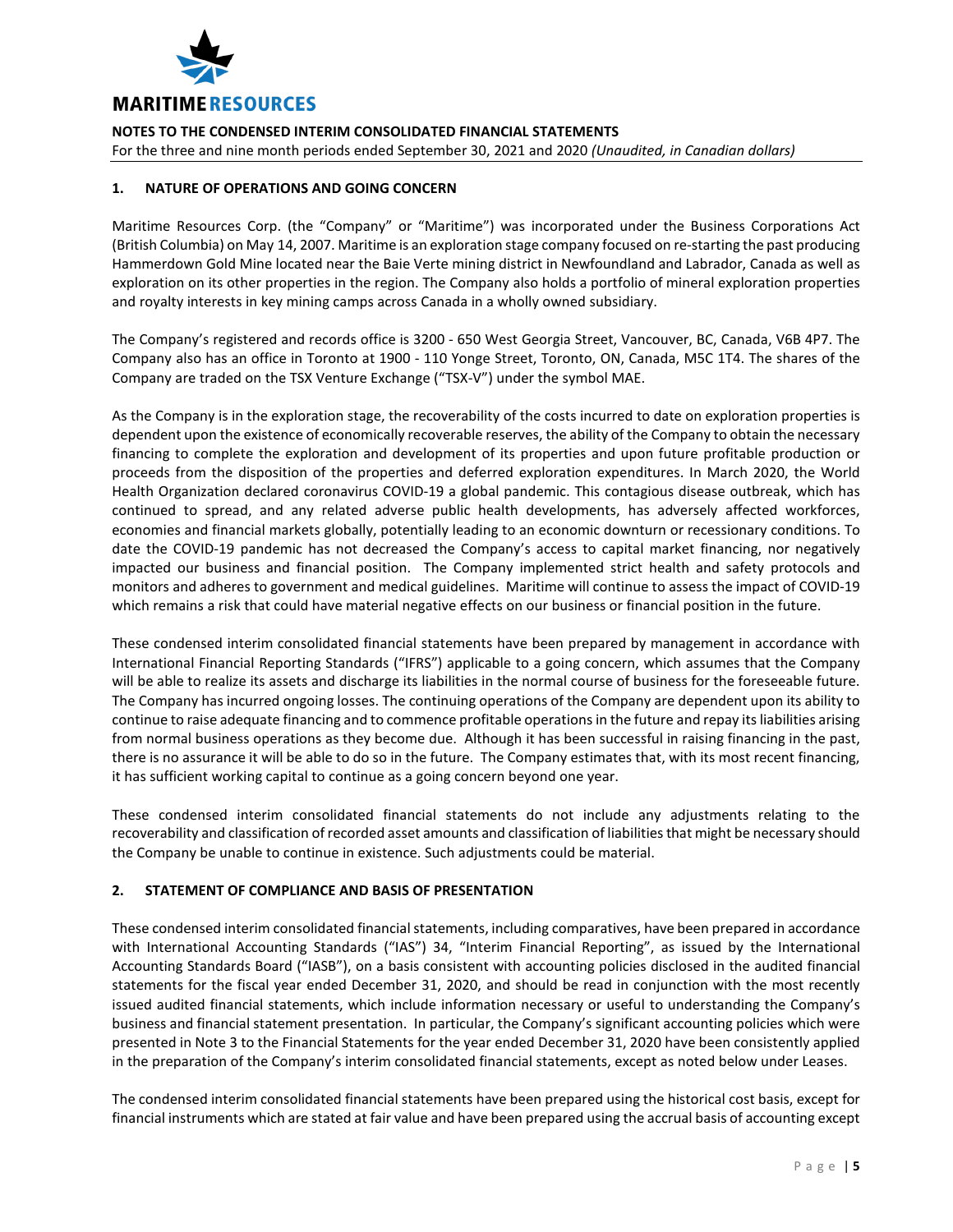

For the three and nine month periods ended September 30, 2021 and 2020 *(Unaudited, in Canadian dollars)*

for cash flow information. All dollar amounts presented are in Canadian dollars unless otherwise specified. The condensed interim consolidated financial statements are presented in Canadian dollars unless otherwise noted.

These condensed interim consolidated financial statements were authorized for issue by the Board of Directors on November 25, 2021.

#### **3. SIGNIFICANT ACCOUNTING POLICIES**

#### **Use of estimates and judgments**

The preparation of consolidated financial statements in conformity with IFRS requires management to make judgments, estimates and assumptions that affect the application of policies and reported amounts of assets and liabilities, and revenue and expenses. The estimates and associated assumptions are based on historical experience and various other factors that are believed to be reasonable under the circumstances, the results of which form the basis of making the judgments about carrying values of assets and liabilities that are not readily apparent from other sources. Actual results may differ from these estimates.

The estimates and underlying assumptions are reviewed on an ongoing basis. Revisions to accounting estimates are recognized in the period in which the estimate is revised if the revision affects only that period or in the period of the revision and further periods if the review affects both current and future periods.

Critical judgments exercised in the application of accounting policies having the most significant effects on the amounts recognized in the consolidated financial statements are as follows:

*Economic recoverability and profitability of future economic benefits of exploration and evaluation assets* – Management has determined that exploration, evaluation and related costs incurred which were capitalized may have future economic benefits and may be economically recoverable. Management uses several criteria in its assessments of economic recoverability and probability of future economic benefits, including geological and other technical information, a history of conversion of mineral deposits with similar characteristics to its properties, evaluation of permitting and environmental issues and other such factors.

*Acquisition accounting* – The assessment of whether acquisitions are considered business combinations or asset acquisitions requires management judgement, the outcome of which may result in different accounting treatments. Judgement is also required to determine the allocation of the fair value of the purchase price of the Acquisition (Note 4).

*Royalty reserve* - Royalty reserve includes proceeds received from royalty units, repayable from future production. As future production is not determinable, the royalty units have been classified as capital in nature.

*Going concern* - The Company assesses its ability to continue as a going concern at each period end. In assessing whether the going concern assumption is appropriate, management takes into account all available information about the future, which is at least twelve months from the end of the reporting period and include a detailed analysis of the Company's projected estimated capital and operating expenses and estimated financing requirements and abilities (see Note 1).

The most significant accounts that require estimates as the basis for determining the stated amounts include the following:

*Decommissioning and rehabilitation provision* – Management's determination of the Company's decommissioning and rehabilitation provision is based on the reclamation and closure activities it anticipates as being required and its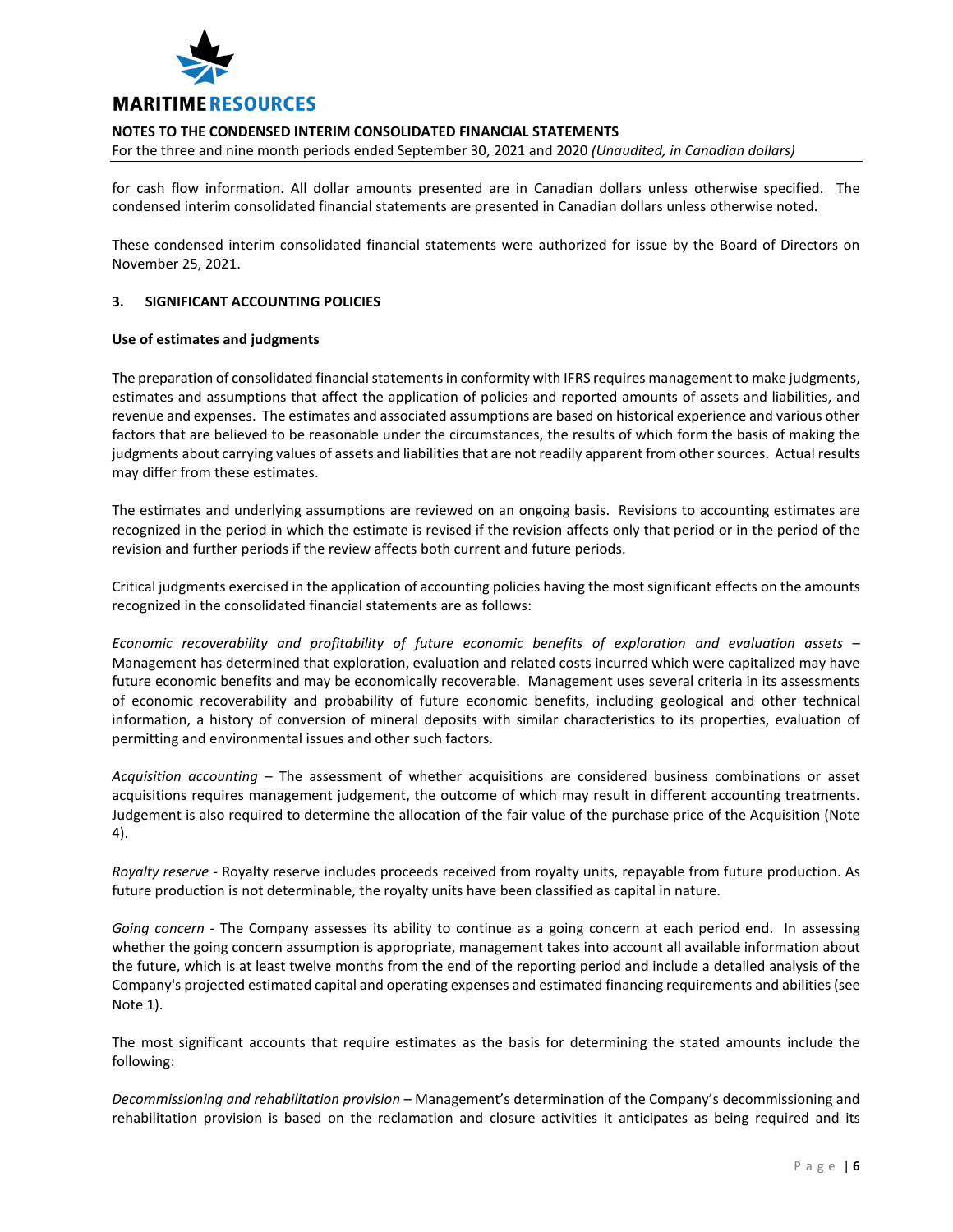

For the three and nine month periods ended September 30, 2021 and 2020 *(Unaudited, in Canadian dollars)*

estimate of the probable costs and timing of such activities and measures. Accounting for reclamation obligations requires management to make estimates and judgements of the future costs the Company will incur to complete the reclamation work required to comply with existing laws and regulations at each mining operation and exploration and development property. Actual costs incurred may differ from those amounts estimated. Also, future changes to environmental laws and regulations could increase the extent of reclamation work required to be performed by the Company. Increases in future costs could materially impact the amounts charged to operations for reclamation. The provision represents management's best estimate of the present value of the future reclamation and remediation obligation. The actual future expenditures may differ from the amounts currently provided.

*Valuation of share-based payments, broker compensation and finders' warrants* – The Company uses the Black-Scholes Option Pricing Model for valuation of share-based payments, agent compensation and finders' warrants, which requires the input of subjective assumptions including expected price volatility, interest rate, and forfeiture rate. Changes in the input assumptions can materially affect the fair value estimate and the Company's results and equity reserves. The resulting value calculated is not necessarily the value that the holder of the option could receive in an arm's length transaction, given that there is no market for the options and they are not transferable.

*Income taxes* – In assessing the probability of realizing deferred tax assets, management makes estimates related to expectation of future taxable income, applicable tax opportunities, expected timing of reversals of existing temporary differences and the likelihood that the tax position taken will be sustained upon examination by applicable tax authorities. In making its assessments, management gives additional weight to positive and negative evidence that can be objectively verified.

While management believes that these estimates are reasonable, actual results could differ from those estimates and could impact future results of operation and cash flows.

#### **4. ACQUISITION**

On April 12, 2021, Maritime Resources Corp. and its subsidiary (the "Company" or "Maritime") closed a transaction with two subsidiaries of Rambler Metals and Mining PLC, namely Rambler Metals and Mining Canada Limited and 1948565 Ontario Inc. (together, "Rambler") in respect of the purchase by the Company (the "Acquisition") of the gold circuit at the Nugget Pond metallurgical facility in the Baie Verte mining district of Newfoundland and Labrador, the Lac Pelletier gold project in Rouyn Noranda, Québec and several other mineral exploration properties located in Québec, Manitoba and Ontario and a portfolio of royalty interests in key mining camps across Canada (collectively, the "Assets"). Sprott Capital Partners LP acted as advisor to Maritime in connection with the Acquisition and were issued 400,000 common shares with a fair value of \$82,000 in consideration for such services.

Pursuant to the terms of the Asset Purchase Agreement, the consideration paid by the Company for the Assets was US\$2,000,000 in cash and the issuance of a number of common shares in the capital of the Company (the "Common Shares") equal to \$500,000, based on the 30-day volume weighted average price of the Common Shares as of the closing date of the Acquisition, representing 3,571,428 shares issued at a price of \$0.14 and having a fair value of \$660,714 based on the closing share price of Maritime on April 12, 2021.

The Company also assumed the reclamation liability associated with Nugget Pond gold plant assets in their current nonoperating state of \$718,750 (Note 12). The Company incurred transaction costs of \$315,765 in addition to a deposit of \$200,000 paid to Rambler on March 12, 2020 totaling \$515,765 and included \$82,000 for the non-cash fair value of the 400,000 common shares issued for advisory services.

The transaction is accounted for as an asset acquisition and the allocation of the purchase price to the assets acquired and liabilities assumed is based on estimated fair values at the time of acquisition. Management has substantially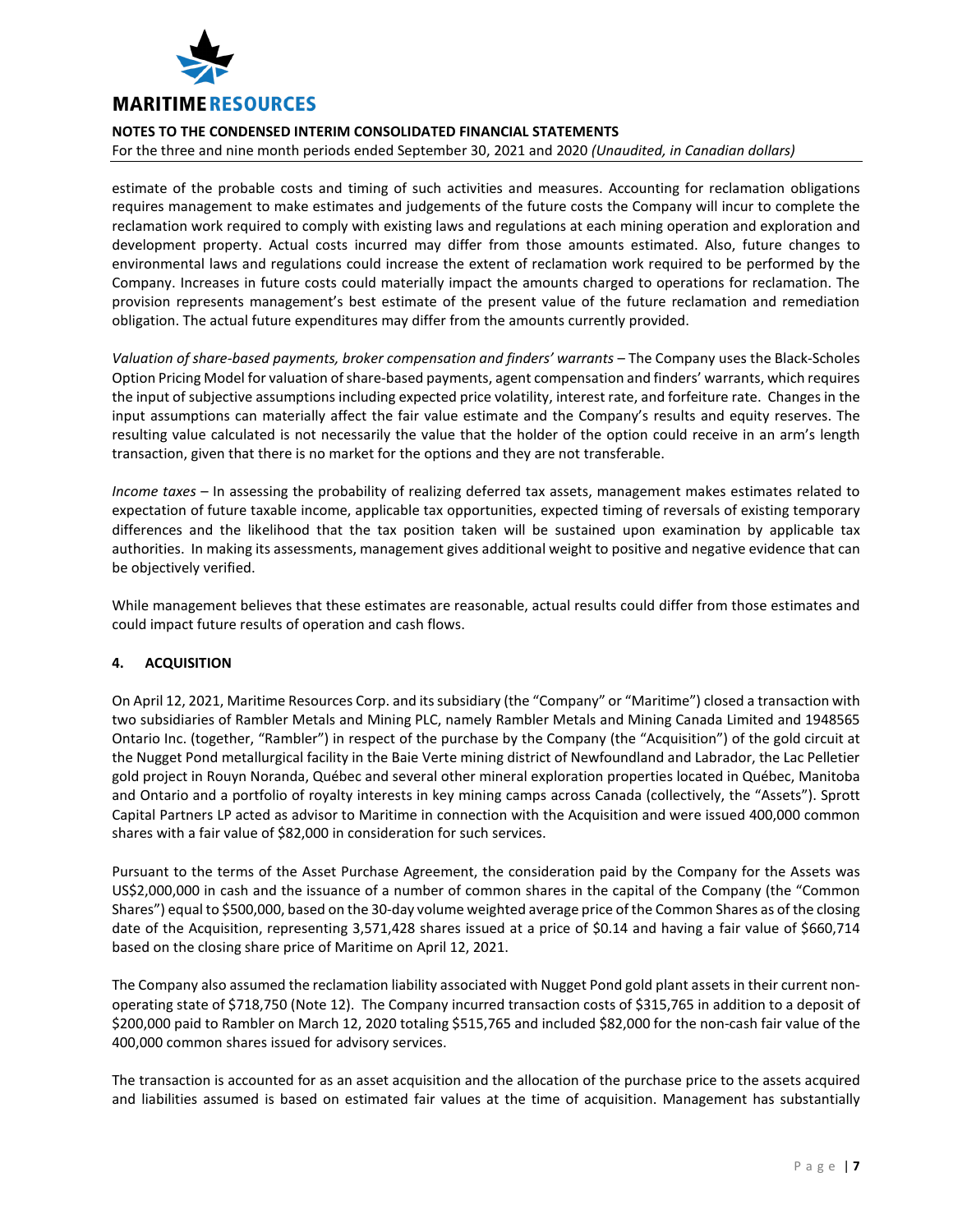

For the three and nine month periods ended September 30, 2021 and 2020 *(Unaudited, in Canadian dollars)*

completed the process of determining fair values for the assets and liabilities acquired. However, the purchase price allocation is subject to change as the valuation process is completed during 2021.

The current allocation of the purchase price to the estimated fair value of the assets and liabilities purchased from Rambler is as follows:

| <b>Purchase price</b>                         |           |
|-----------------------------------------------|-----------|
| Consideration paid in cash                    | 2,518,240 |
| Fair value of consideration paid in shares    | 660,714   |
| <b>Transaction costs</b>                      | 515,765   |
|                                               | 3,694,719 |
| Fair value of assets and liabilities acquired |           |
| Property, plant and equipment (Note 8)        | 1,394,300 |
| Mineral properties and interests (Note 9)     | 3,019,169 |
| Reclamation provision (Note 12)               | (718,750) |
|                                               | 3,694,719 |

## **5. CASH**

|                                                      | September 30, 2021 | December 31, 2020 |
|------------------------------------------------------|--------------------|-------------------|
|                                                      |                    |                   |
| Cash                                                 | 1,327,367          | 4,418,616         |
| Guaranteed Investment Certificate - Fully redeemable | 6,500,000          | 2,000,000         |
|                                                      | 7,827,367          | 6,418,616         |

## **6. RECEIVABLES**

|                                | September 30, 2021 | December 31, 2020 |
|--------------------------------|--------------------|-------------------|
|                                |                    |                   |
| Input sales tax recoverable    | 243,233            | 326,271           |
| Interest and other receivables | 4.962              | 13,768            |
|                                | 248,195            | 340,039           |

## **7. PREPAID EXPENSES AND DEPOSITS**

|                  | September 30, 2021 | December 31, 2020 |
|------------------|--------------------|-------------------|
|                  |                    |                   |
| Prepaid expenses | 48,481             | 30,287            |
| <b>Deposits</b>  | 68,300             | 85,999            |
|                  | 116,781            | 116,286           |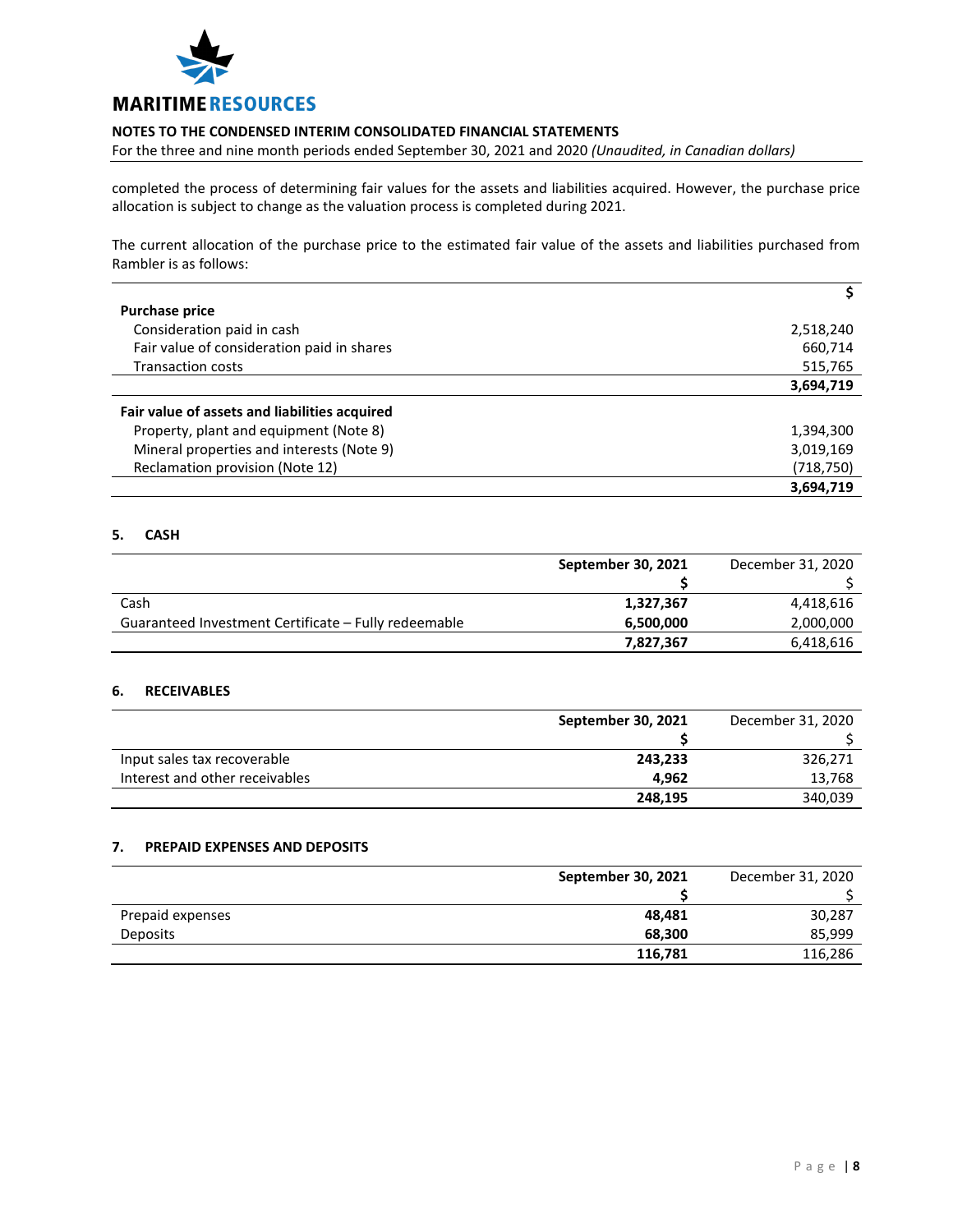

For the three and nine month periods ended September 30, 2021 and 2020 *(Unaudited, in Canadian dollars)*

#### **8. PROPERTY AND EQUIPMENT**

|                                     |           |                 | <b>Furniture</b>             |                 |                          |           |
|-------------------------------------|-----------|-----------------|------------------------------|-----------------|--------------------------|-----------|
|                                     | Mill      | <b>Right of</b> | and                          |                 | <b>Exploration</b>       |           |
|                                     | Equipment | use assets      | Leaseholds                   | <b>Vehicles</b> | Equipment                | Total     |
|                                     |           | \$              |                              |                 |                          |           |
| Net book value - December 31, 2019  | -         | 14,937          | $\qquad \qquad \blacksquare$ | 26,222          | $\overline{\phantom{0}}$ | 41,159    |
| Additions                           | ۰         | 47,074          | 13,210                       |                 |                          | 60,284    |
| Depreciation                        | ۰         | (16, 898)       | $\overline{\phantom{a}}$     | (10, 151)       | ٠                        | (27, 049) |
| Net book value - December 31, 2020  | ٠         | 45,113          | 13,210                       | 16,071          |                          | 74,394    |
| Additions                           | 1,394,300 |                 | 15,648                       | 52,788          | 93.248                   | 1,555,984 |
| Depreciation                        | ۰         | (17, 653)       | (6, 189)                     | (13, 111)       | (11, 171)                | (48, 124) |
| Net book value - September 30, 2021 | 1.394.300 | 27,460          | 22,669                       | 55,748          | 82,077                   | 1,582,254 |

As at September 30, 2021, the Nugget Pond mill is not considered available for use and accordingly is not being depreciated.

## **9. EXPLORATION AND EVALUATION ASSETS**

#### **Green Bay**

The Company's Green Bay property, located in Newfoundland and Labrador, Canada hosts the past producing Hammerdown gold mine, as well as the Orion gold deposit and the historic Lochinvar lead, zinc, coper, silver and gold deposit. On September 17, 2020, the Company exercised an early buy-down right of one-half of the Hammerdown deposit royalty held by Commander Resources Ltd. ("Commander") for \$750,000. Commander retains a 1% net smelter return royalty ("NSR") over the Hammerdown deposit and surrounding lands which excludes the Orion deposit. Allowed deductions in calculating the NSR include transportation costs and toll milling charges.

On January 22, 2020, the Company entered into an option agreement to earn a 100% interest in the Sprucy Pond property, which is contiguous to the Hammerdown project, under the following terms:

|                | Cash          | <b>Common shares</b> |
|----------------|---------------|----------------------|
|                |               | #                    |
| Upon approval  | 10,000 (paid) | 250,000 (issued)     |
| March 10, 2021 | 20,000 (paid) | 250,000 (issued)     |
| March 10, 2022 | 30,000        | 250,000              |
|                | 60,000        | 750,000              |

The Sprucy Pond property is subject to a 1.0 % NSR of which 50% can be purchased for \$500,000.

On September 17, 2021, the Company paid the final payment comprised of cash consideration of \$125,000 and 500,000 shares with a fair value of \$65,000 to exercise its option in full to acquire 100% interest in the Green Bay Inomin property, for aggregate cash consideration of \$300,000 and 2,00,000 shares with an aggregate fair value of \$235,000 over a period of four years. The Inomin property is subject to a 1.0 % NSR of which 100% can be purchased for \$500,000. The project also has an underlying NSR of 2.5% of which 1.5% can be purchased for \$1,000,000.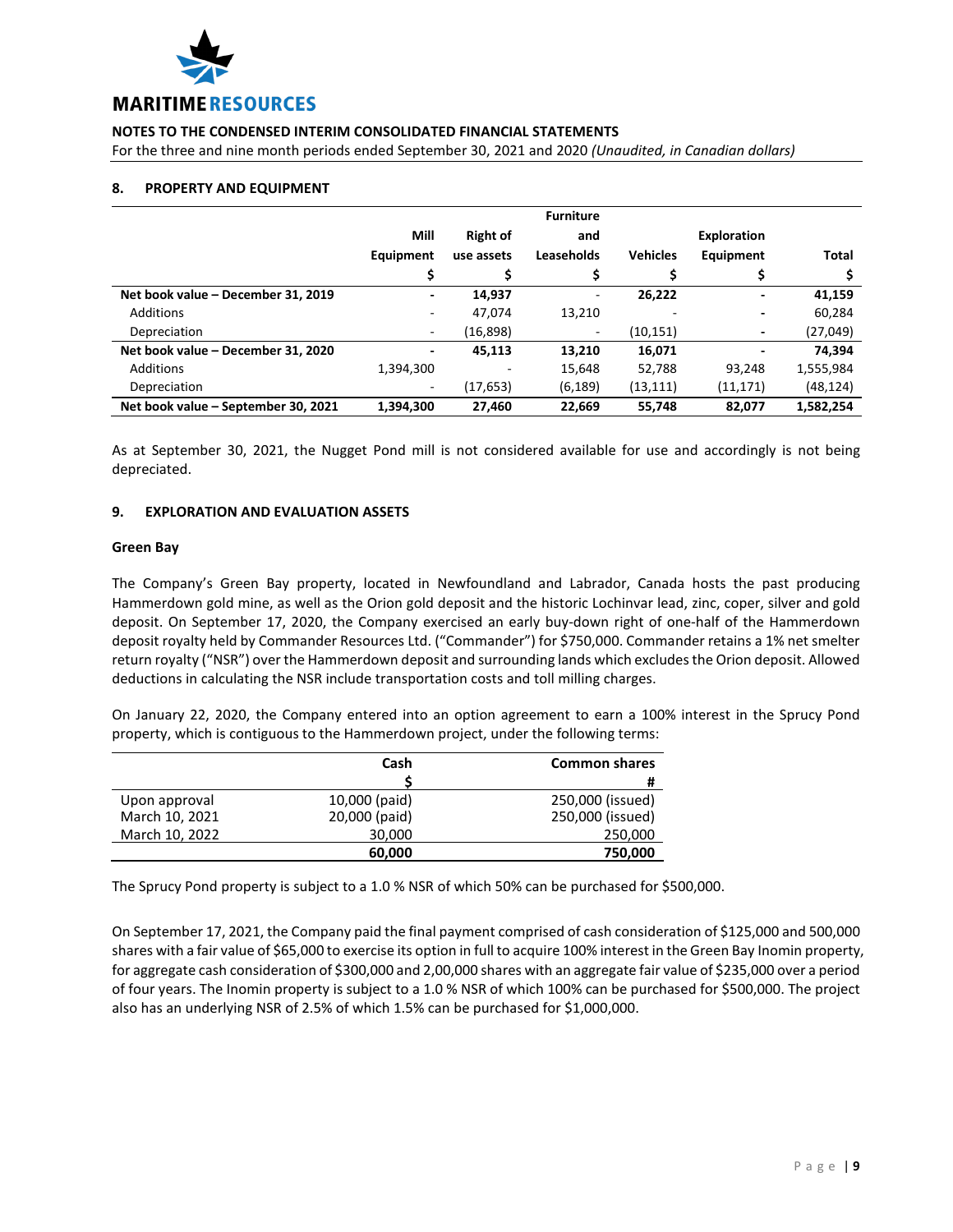

For the three and nine month periods ended September 30, 2021 and 2020 *(Unaudited, in Canadian dollars)*

#### **Whisker Valley**

On February 27, 2017, the Company entered into an agreement to acquire a 100% interest in the Whisker Valley property in the Baie Verte mining district of Newfoundland and Labrador, Canada, under the following terms:

|                | Cash          | <b>Common shares</b> |
|----------------|---------------|----------------------|
|                |               | #                    |
| Upon approval  | 25,000 (paid) | 100,000 (issued)     |
| March 22, 2018 | 20,000 (paid) | 150,000 (issued)     |
| March 22, 2019 | 30,000 (paid) | 200,000 (issued)     |
| March 22, 2020 | 50,000 (paid) | 250,000 (issued)     |
| March 22, 2021 | 75,000 (paid) | 300,000 (issued)     |
| March 22, 2022 | 100,000       | 500,000              |
|                | 300,000       | 1,500,000            |

The Company is required to make an additional payment to the optionors of \$50,000 on each of the first, second and third anniversary upon full exercise of its option, having issued all of the payments and shares and incurred all of the expenditures. The property is subject to a 2.5% NSR, of which 1% can be purchased for \$1,000,000 on or before the end of the second anniversary of commencement of commercial production.

On December 27, 2020, the Company exercised its option in full to acquire 100% interest in the Strugglers Pond property in Newfoundland and Labrador, Canada (contiguous to Whisker Valley), for aggregate cash consideration of \$30,000 and 100,000 shares with an aggregate fair value of \$11,350 over a period of three years. The Company has the option to buy-back one-half of the 2% NSR royalty for \$1,000,000 on or before the end of the second anniversary of commercial production.

On November 23, 2019, the Company exercised its option in full to acquire 100% interest in the El Strato property in Newfoundland and Labrador, Canada (contiguous to Whisker Valley), for aggregate cash consideration of \$40,000 and 750,000 shares with an aggregate fair value of \$61,250 over a period of two years. The Company has the option to buyback one-half of the 2% NSR royalty for \$1,000,000 on or before the end of the second anniversary of commercial production.

The Strugglers Pond and El Strato properties are subject to separate 2% NSR royalties, of which 1% can be purchased for \$1,000,000 on or before the end of the second anniversary of commercial production.

#### **Gull Ridge**

In January 2019, the Company acquired the new Gull Ridge property claims by staking.

#### **Lac Pelletier**

The Company acquired a 100% interest in the Lac Pelletier property from Rambler in April 2021, located southwest of Rouyn Noranda, Québec, Canada in the Abitibi Greenstone Belt. Lac Pelletier is subject to a 1% NSR royalty to Glencore (formerly Xstrata and Falconbridge). Maritime allocated a fair value of \$1,449,169 to the Lac Pelletier exploration property upon acquisition.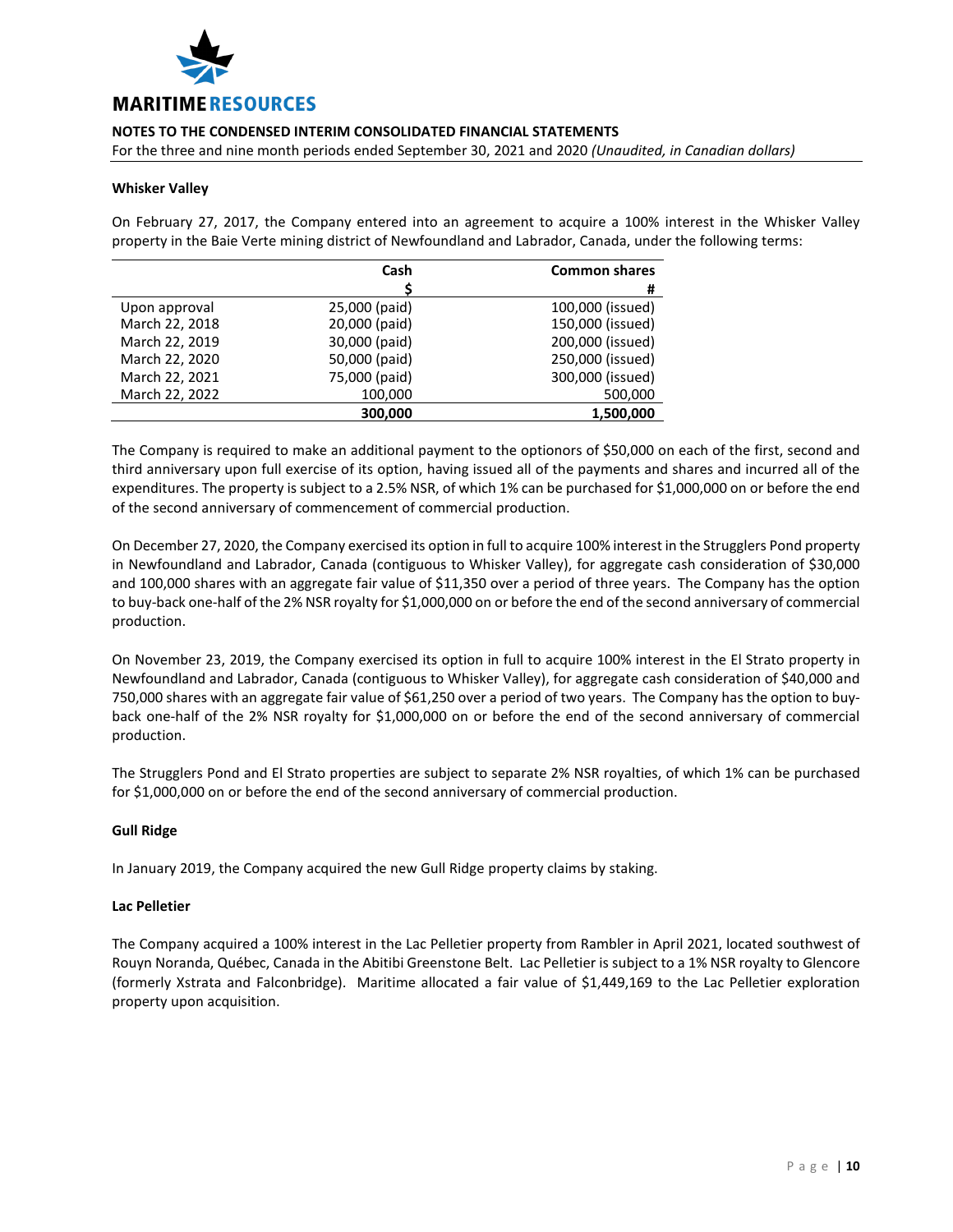

For the three and nine month periods ended September 30, 2021 and 2020 *(Unaudited, in Canadian dollars)*

#### **Royalty Interests**

The following exploration property royalty interests were acquired from Rambler in April 2021 and together were allocated a fair value of \$1,570,000.

| Property             | Location    | Province         | <b>Stage</b> | Royalty          | Company/Owner                |
|----------------------|-------------|------------------|--------------|------------------|------------------------------|
| Cossette             | Chibougamau | Quebec           | Exploration  | 1.5% NSR         | David Malouf                 |
| Obalski              | Chibougamau | Quebec           | Exploration  | 1.0% NSR         | David Malouf                 |
| Ramsay               | Chibougamau | Quebec           | Exploration  | 1.5% NSR         | David Malouf                 |
| Red Cliff / Montrose | Stewart     | British Columbia | Exploration  | 1.0% NSR         | <b>Mountain Boy Minerals</b> |
| Valdora              | Val-d'Or    | Quebec           | Exploration  | 1.0% NSR         | O3 Mining                    |
| Gold Hawk            | Val-d'Or    | Quebec           | Exploration  | 2.0% NSR         | 03 Mining                    |
| <b>Blue Quartz</b>   | Matheson    | Ontario          | Exploration  | 0.5% NSR         | Orla Mining                  |
| Scott Lake           | Chibougamau | Quebec           | Exploration  | Advanced royalty | Yorbeau Resources            |

#### **Other Exploration Properties**

The following exploration properties were acquired from Rambler in April 2021 and were ascribed a nominal fair value.

*Owl Creek West* – The Company holds a 35% interest in the Owl Creek West joint venture with Newmont Canada who holds 65%. The property is located in Timmins, Ontario, Canada between the Hoyle Pond and Bell Creek mines.

*Rod-Linda-McKayseff (RLM)* – The Company 100% interest in the RLM property, located in Snow Lake, Manitoba, Canada adjacent to Hudbay Minerals Inc.'s Stall Lake mill site.

*Daniel* – The Company 100% interest in the Daniel property, located in Matagami, Québec, Canada.

*Wright* – The Company 100% interest in the Wright property, located in Temiscaming, Québec, Canada.

#### **Deposits**

As at September 30, 2021, the Company has provided deposits totalling \$52,994 (December 31, 2020 – \$298,730) to vendors as advance payments for services to be provided on the Green Bay, Whisker Valley and Gull Ridge properties.

Expenditures incurred on the Company's exploration properties and mineral interests, follow:

|                              | Green      | Whisker       | Gull   | Lac              | Royalty          |              |
|------------------------------|------------|---------------|--------|------------------|------------------|--------------|
|                              | Bay        | <b>Valley</b> | Ridge  | <b>Pelletier</b> | <b>Interests</b> | <b>Total</b> |
|                              |            |               |        |                  |                  |              |
| Balance, December 31, 2019   | 10,170,005 | 1,687,370     | 69,007 |                  |                  | 11,926,382   |
| <b>Acquisition costs</b>     | 861,880    | 58,500        |        |                  |                  | 920,380      |
| Acquisition costs - shares   | 98,750     | 21,000        |        |                  |                  | 119,750      |
| <b>Exploration expenses:</b> |            |               |        |                  |                  |              |
| Drilling and assaying        | 2,480,668  | 481,489       |        |                  |                  | 2,962,157    |
| Geology                      | 886,689    | 359,648       | 1,994  |                  |                  | 1,248,331    |
| Geophysics                   | 38,552     |               |        |                  |                  | 38,552       |
| Property                     | 100,381    | 13,395        |        |                  |                  | 113,776      |
| Pre-feasibility study update | 1,314,025  |               |        |                  |                  | 1,314,025    |
| Permitting                   | 70,979     |               |        |                  |                  | 70,979       |
|                              | 5,851,924  | 934,032       | 1,994  |                  |                  | 6,787,950    |
| Less: Recoveries and grants  | (82, 800)  |               |        |                  |                  | (82, 800)    |
| Net additions                | 5,769,124  | 934.032       | 1,994  |                  |                  | 6,705,150    |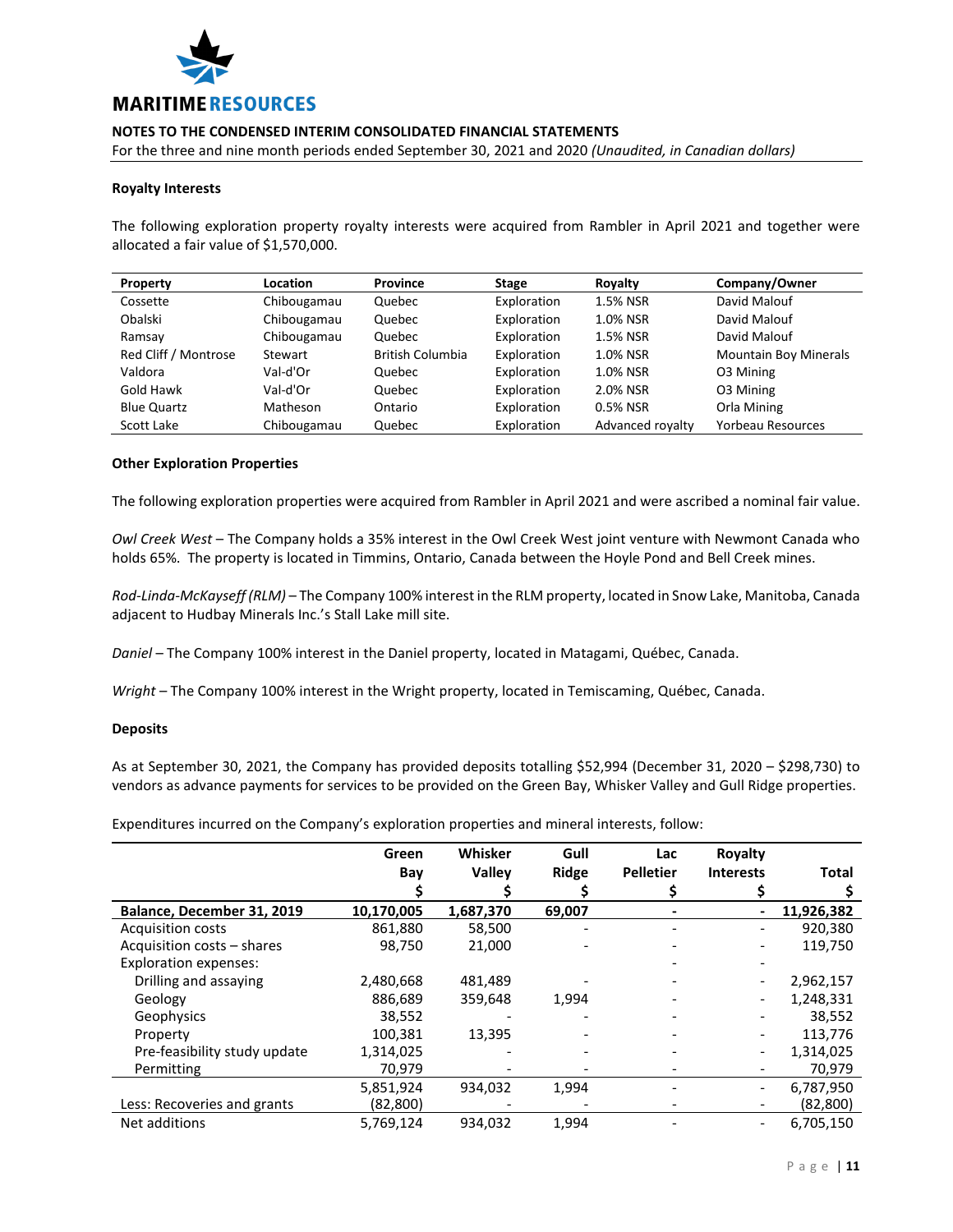

For the three and nine month periods ended September 30, 2021 and 2020 *(Unaudited, in Canadian dollars)*

|                              | Green      | Whisker   | Gull    | Lac              | Royalty          |              |
|------------------------------|------------|-----------|---------|------------------|------------------|--------------|
|                              | Bay        | Valley    | Ridge   | <b>Pelletier</b> | <b>Interests</b> | <b>Total</b> |
|                              |            |           |         |                  |                  |              |
| Balance, December 31, 2020   | 15,939,129 | 2,621,402 | 71,001  |                  |                  | 18,631,532   |
| <b>Acquisition costs</b>     | 145,000    | 75,000    | 2,665   | 1,449,169        | 1,570,000        | 3,241,830    |
| Acquisition costs - shares   | 95,000     | 43,500    |         |                  |                  | 138,500      |
| <b>Exploration expenses:</b> |            |           |         |                  |                  |              |
| Drilling and assaying        | 2,856,167  | 192,974   | 136,873 |                  |                  | 3,186,014    |
| Geology                      | 1,102,843  | 163,149   | 247,466 |                  |                  | 1,513,458    |
| Geophysics                   | 525,203    | 283,258   | 194,352 |                  |                  | 1,002,813    |
| Property                     | 79,533     | 800       |         |                  |                  | 80,333       |
| Feasibility study            | 526,511    |           |         |                  |                  | 526,511      |
| Environmental                |            |           |         |                  |                  |              |
| and permitting               | 396,061    | 25,548    |         |                  |                  | 421,609      |
|                              | 5,726,318  | 784,229   | 581,356 | 1,449,169        | 1,570,000        | 10,111,072   |
| Less: Recoveries and grants  | (76,500)   |           |         |                  |                  | (76,500)     |
| Net additions                | 5,649,818  | 784,229   | 581,356 | 1,449,169        | 1,570,000        | 10,034,572   |
| Balance, September 30, 2021  | 21,588,947 | 3,405,631 | 652,357 | 1,449,169        | 1,570,000        | 28,666,104   |

During the nine month periods ended September 30, 2021 and 2020, the Company received \$76,500 and \$82,800, respectively, pursuant to an application made with the Government of Newfoundland and Labrador in respect of the Newfoundland and Labrador Mineral Incentive Junior Exploration Assistance Program (JEAP) grant for exploration conducted during the calendar years 2020 and 2019, respectively.

#### **10. ACCOUNTS PAYABLE AND ACCRUED LIABILITIES**

|                                  | September 30, 2021 | December 31, 2020 |
|----------------------------------|--------------------|-------------------|
|                                  |                    |                   |
| Accounts payable                 | 1,034,498          | 943,176           |
| <b>Accrued liabilities</b>       | 34,636             | 54,927            |
| Due to related parties (Note 14) | 24.081             | 17,500            |
|                                  | 1,093,215          | 1,015,603         |

#### **11. LEASE LIABILITY**

|                                            | Lease liability |
|--------------------------------------------|-----------------|
|                                            |                 |
| Balance - December 31, 2019                | 10,362          |
| Lease liability recognized during the year | 47,074          |
| Lease payments during the year             | (14, 422)       |
| Interest expense on lease liability        | 138             |
| Balance - December 31, 2020                | 43,152          |
| Lease payments during the period           | (17,649)        |
| Balance - September 30, 2021               | 25,503          |
| <b>Current portion</b>                     | 23,532          |
| Long term portion                          | 1,971           |

Lease obligations as at September 30, 2021 relate to exploration equipment. As at March 31, 2020, the Company's office lease was terminated and there are no further obligations under the lease.

During the three and nine month periods ended September 30, 2021, the Company incurred operating lease costs of \$19,919 (2020 – \$16,286) and \$54,795 (2020 – \$48,859), respectively, for an office lease not included in lease liabilities.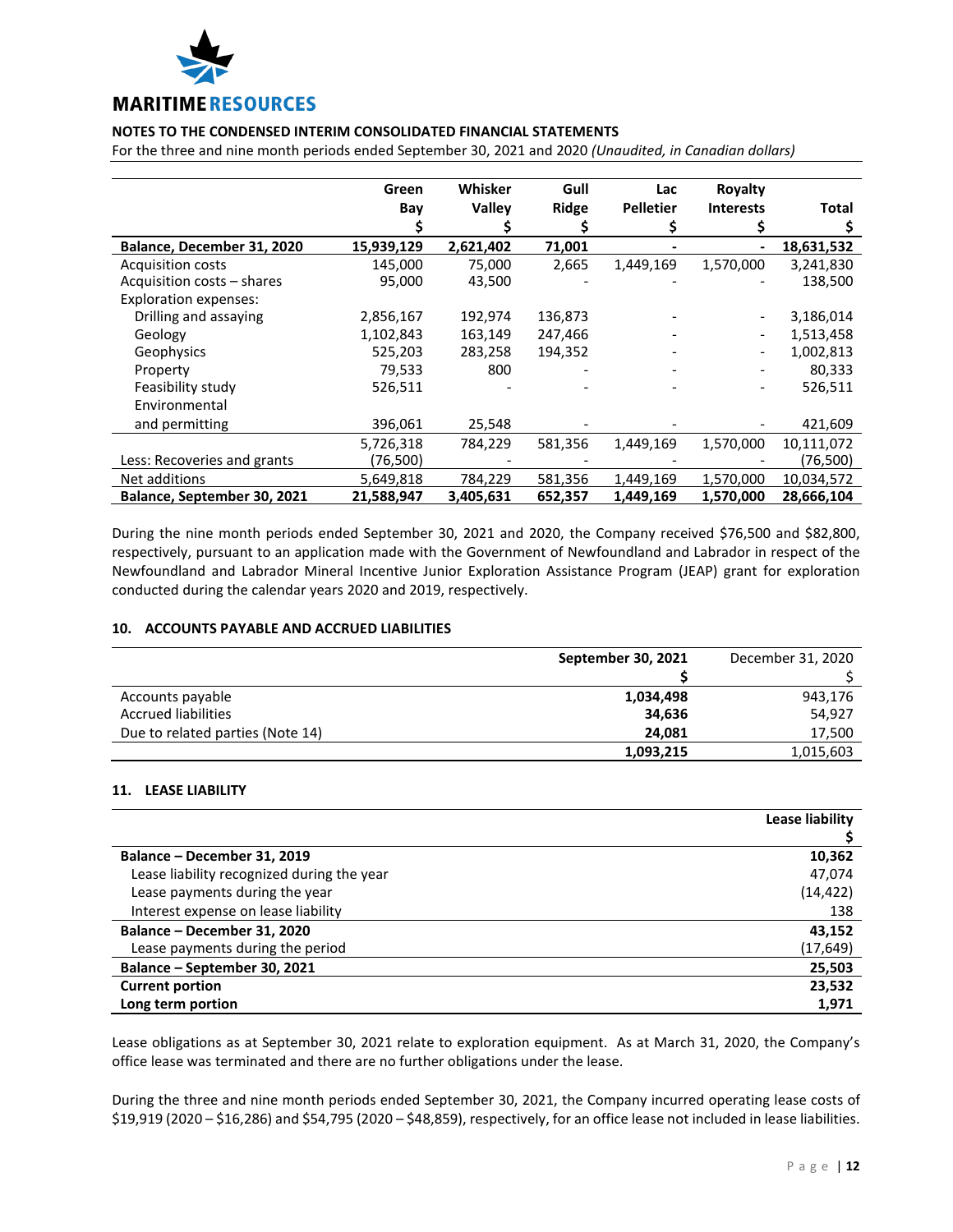

For the three and nine month periods ended September 30, 2021 and 2020 *(Unaudited, in Canadian dollars)*

## **12. RECLAMATION LIABILITY**

The Company's estimates of future decommissioning and restoration for reclamation and closure costs for its gold plant milling assets are based on reclamation standards that meet Canadian regulatory requirements. Elements of uncertainty in estimating these amounts include potential changes in regulatory requirements, reclamation plans and cost estimates, discount rates and timing of expected expenditures.

The undiscounted amount of estimated cash flows required to settle the decommissioning and reclamation costs, related to the Nugget Pond gold circuit assets acquired on April 12, 2021, is estimated at \$718,750. Accretion on the liability, at this time, is nominal due to the low and offsetting inflation and risk-free interest rates. The Company has recorded the undiscounted amount of estimated reclamation costs and will re-evaluate the estimated timing and value of outflows annually and will revise its estimate if necessary.

#### **13. SHARE CAPITAL**

#### **Authorized**

Unlimited number of common shares without par value.

#### **Issued**

#### *During the nine month period ended September 30, 2021*

#### Private Placements

- On April 12, 2021, Tembo Capital acquired 30,770,000 common shares of Maritime, via a non-brokered private placement, at a price of \$0.13 per common share for a total investment of \$4,000,100 and 1,846,200 common share purchase warrants with each warrant being exercisable into one common share at a price of \$0.1794 per common share until April 12, 2023. Legal, regulatory and other cash costs associated with the private placement totalled \$70,488.
- On March 22, 2021, the Company completed a brokered private placement of 38,500,000 common shares on a flow-through basis at a price of \$0.1794 per flow-through common share for gross proceeds of \$6,906,900. The private placement was completed by a syndicate of agents led by Canaccord Genuity Corp. ("CG") and including Dundee Goodman Merchant Partners ("DGMP"), a division of Goodman & Company, Investment Counsel Inc., Sprott Capital Partners ("Sprott") and iA Private Wealth Inc. (collectively, the "Agents"). In connection with the closing of the private placement, the Company paid to the Agents a cash fee of \$414,414 of the aggregate gross proceeds raised pursuant to the offering and issued an aggregate of 2,310,000 non-transferable compensation warrants with each compensation warrant being exercisable into one common share at a price of \$0.1794 per common share until March 22, 2023 with a fair value of \$131,670. The flow-through shares were issued at a premium of \$1,324,400 and require the Company to incur eligible Canadian exploration expenditures of \$6,906,900 before December 31, 2022. Pursuant to the Company incurring eligible flow-through expenditures, the flow-through premium liability was reduced to \$522,620 and \$801,780 was recognized into income during the nine months ended September 30, 2021. Legal, regulatory and other cash costs associated with the private placement totalled \$212,134.

#### Exploration and evaluation assets (Note 9)

- The Company issued 250,000 common shares valued at \$30,000 in connection with the Sprucy Pond property.
- The Company issued 300,000 common shares valued at \$43,500 in connection with the Whisker Valley property.
- The Company issued 500,000 common shares valued at \$65,000 in connection with the Inomin property.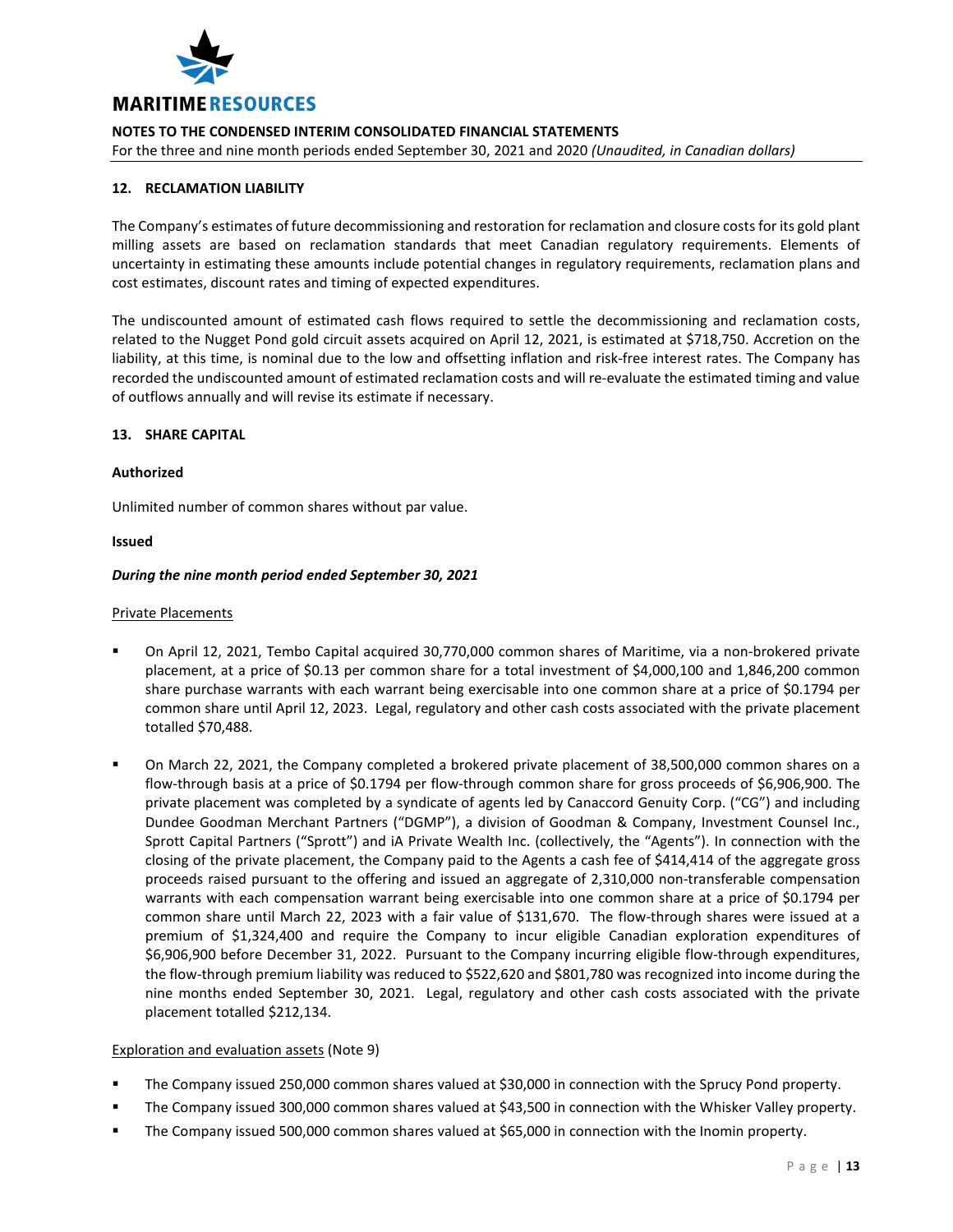

**NOTES TO THE CONDENSED INTERIM CONSOLIDATED FINANCIAL STATEMENTS** For the three and nine month periods ended September 30, 2021 and 2020 *(Unaudited, in Canadian dollars)*

#### *During the year ended December 31, 2020*

## Private Placements

- Pursuant to a "bought deal" private placement which closed on August 21, 2020, the Company issued of a combination of 43,367,550 common shares of the Company at a price of \$0.15 per common share, and 11,000,000 common shares issued on a flow-through basis at a price of \$0.20 per flow-through share for aggregate gross proceeds of \$8,705,133. The flow-through shares were issued at a premium of \$550,000. Pursuant to the Company incurring eligible flow-through expenditures, the flow-through premium liability was reduced to \$nil and \$203,613 was recognized into income during the nine months ended September 30, 2021. The private placement was completed by a syndicate of underwriters led by Sprott and including DGMP, Industrial Alliance Securities Inc., CG, Cormark Securities Inc., Stifel GMP and Raymond James Ltd. In connection with the closing of the private placement, the Company paid a cash fee of 6% totalling \$496,181 of the aggregate gross proceeds raised pursuant to the offering, with the exception of certain proceeds from the sale of offered securities to certain specified persons. The Company issued an aggregate of 3,087,873 non-transferable broker warrants, with each broker warrant being exercisable into one common share at a price of \$0.15 per share until August 21, 2022 and fair valued at \$275,280. Legal, regulatory and other cash costs associated with the private placement totalled \$258,975.
- Pursuant to a non-brokered private placement on May 14, 2020, the Company issued 21,626,666 common shares at a price if \$0.06 per common share and 33,883,076 flow-through common shares at a price of \$0.065 per flowthrough common share for gross proceeds of \$3,500,000. The flow-through shares were issued at a premium of \$169,415. Pursuant to the Company incurring eligible flow-through expenditures, the flow-through premium liability was reduced to \$nil and \$169,415 was recognized into income during the year ended December 31, 2020. In connection with this private placement, the Company paid aggregate finders' and advisory fees up to 5% in cash of the gross sales of common shares and flow-through common shares. An aggregate of 666,864 common shares were issued to Sprott as commission, fair valued at \$60,018. The cash finders' and advisory fees amounted to an aggregate of \$94,518, including \$28,069 to DGMP, \$16,449 to CG, \$15,000 to EDE Asset Management and \$35,050 to Laurentian Bank Securities Inc. Legal, regulatory and other cash costs associated with the private placement totalled \$68,877.

#### Exploration and evaluation assets (Note 9)

- The Company issued 250,000 common shares valued at \$16,250 in connection with the Sprucy Pond property.
- The Company issued 250,000 common shares valued at \$13,750 in connection with the Whisker Valley property.
- The Company issued 500,000 common shares valued at \$82,500 in connection with the Inomin property.
- The Company issued 50,000 common shares, valued at \$7,250, in connection with the Strugglers Pond property.

#### **Other share issuances**

During the nine months ended September 30, 2021, 13,165,940 (year ended December 31, 2020 – 9,606,608) common shares were issued upon the exercise of warrants for gross cash proceeds of \$1,974,891 (year ended December 31, 2020 – \$1,354,880). The fair value of the exercised warrants of \$51,901 (year ended December 31, 2020 – \$436,777) was transferred from reserves to share capital.

During the year ended December 31, 2020, 825,000 common shares were issued upon the exercise of stock options for gross cash proceeds of \$102,500. The fair value of the exercised options of \$67,730 was transferred from reserves to share capital.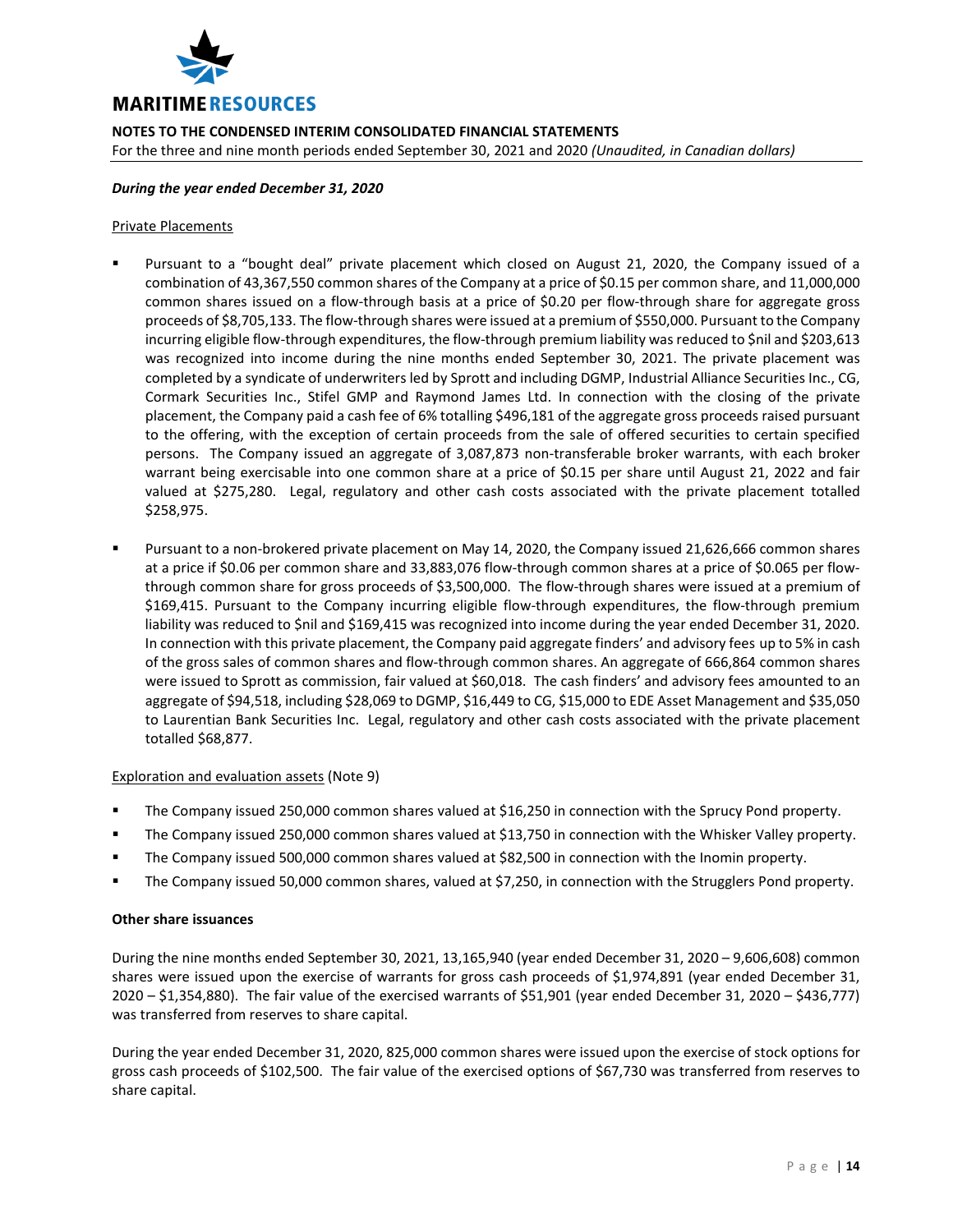

For the three and nine month periods ended September 30, 2021 and 2020 *(Unaudited, in Canadian dollars)*

Pursuant to the Acquisition on April 12, 2021, 3,571,428 common shares of the Company were issued to Rambler for partial consideration for the purchase of the Assets with a fair value of \$660,714 and on June 3, 2021, 400,000 common shares were issued to Sprott Capital Partners LP for advisor services with a fair value of \$82,000 (Note 4).

On November 3, 2020, the Company issued 150,000 common shares valued at \$24,000 to CG as full consideration for financial advisory and consulting services.

| <b>Flow-through premium liability</b>        |             |
|----------------------------------------------|-------------|
| Balance - December 31, 2019                  | 47.599      |
| Flow-through premium liability additions     | 719,415     |
| Settlement of flow-through premium to income | (563, 401)  |
| Balance - December 31, 2020                  | 203.613     |
| Flow-through premium liability additions     | 1,324,400   |
| Settlement of flow-through premium to income | (1,005,393) |
| Balance – September 30, 2021                 | 522.620     |

#### **Royalty units**

During fiscal 2016 the Company issued Royalty Units with a price of \$0.01 per Royalty Unit, and, subject to written consent of the Company, may be assigned or transferred in their entirety only. The proceeds of \$210,700 received in relation to the Royalty Units has been recorded as a Royalty Reserve within Equity.

Royalty Units will return 100% of the original investment made by the purchasers and is to be paid out of production from the Company's Green Bay project ("Project"). The likelihood of the Project going into production cannot be determined at this time. Total royalties payable from the Royalty Units ("Royalty Payment") are capped at \$3,440,500 being the price for which the Equity Units (comprised of common shares and common share warrants) and Royalty Units were purchased. Royalty Payments will be made annually beginning on the first anniversary of the date of commencement of commercial production for the Project. Royalty Payments will be funded solely from 10% of annual net cash flow from the Project, with net cash flow representing net production revenues realized from the Project after deduction of all Project operating and debt servicing costs. At the option of the Company, Royalty Payments will be paid either in cash or in gold.

## **Stock options**

The Company has a "rolling" stock option plan for its directors, officers, employees and consultants. The terms of the plan provide for options to be granted to a maximum of 10% of the issued and outstanding common shares of the Company at the time of grant of the stock options, subject to receipt of annual shareholder approval. The exercise price of each option shall not be less than the minimum price permitted by the policies of the TSX-V, and the options may be granted for a maximum term of ten years from the date of grant. The Company records the fair value of all options granted using the Black-Scholes model as share-based payment expense over the vesting period of the options. Vesting terms are determined by the Board of Directors.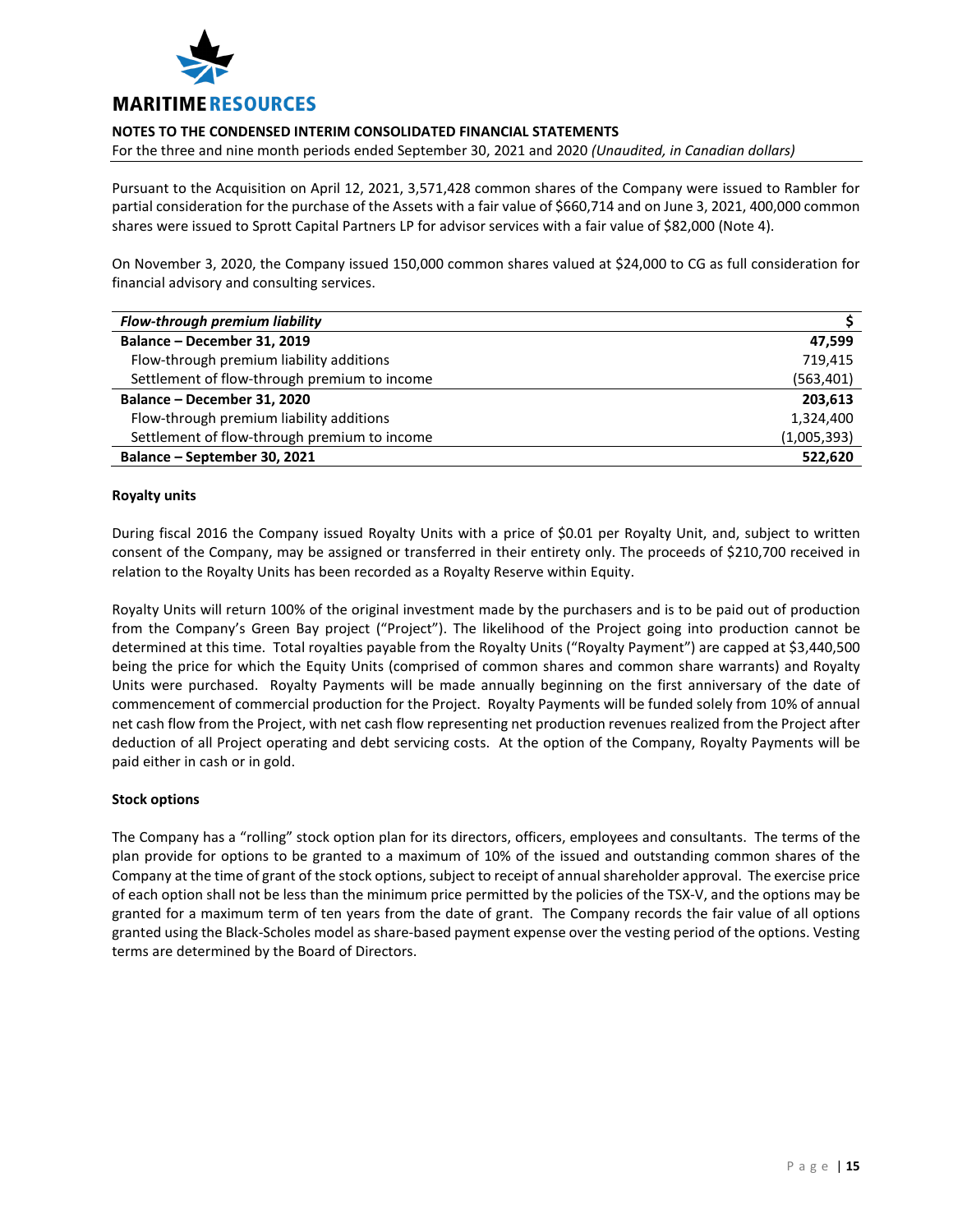

For the three and nine month periods ended September 30, 2021 and 2020 *(Unaudited, in Canadian dollars)*

A summary of the Company's stock options follows:

|                                     | September 30, 2021 |                 |             | December 31, 2020 |
|-------------------------------------|--------------------|-----------------|-------------|-------------------|
|                                     |                    | Weighted        |             | Weighted          |
|                                     |                    | Average         |             | Average           |
|                                     | <b>Options</b>     | <b>Exercise</b> | Options     | Exercise          |
|                                     | Outstanding        | <b>Price</b>    | Outstanding | Price             |
|                                     | #                  |                 | #           |                   |
| <b>Balance, beginning of period</b> | 21,230,000         | 0.12            | 16,840,000  | 0.13              |
| Granted                             | 7,300,000          | 0.18            | 6,700,000   | 0.09              |
| Exercised                           |                    | $\,$            | (825,000)   | 0.12              |
| Expired/cancelled                   | (2,700,000)        | 0.23            | (1,485,000) | 0.14              |
| <b>Balance, end of period</b>       | 25,830,000         | 0.13            | 21,230,000  | 0.12              |

During the nine months ended September 30, 2021, the Company granted 7,300,000 (year ended December 31, 2020 – 6,700,000) stock options to directors, officers, consultants and employees of the Company, of which 7,075,000 have vested and the remaining 225,000 unvested stock options will vest by one-third every three months, for nine months. The fair value of the stock options granted as determined by the Black-Scholes pricing model during the nine months ended September 30, 2021 was \$885,047 (2020 – \$463,963).

During the nine months ended September 30, 2021, 2,700,000 (year ended December 31, 2020 – 1,485,000) stock options were forfeited, cancelled or expired resulting in a reversal of \$293,902 (year ended December 31, 2020 – \$130,936) from reserves to deficit. The total fair value of unvested options that will be recognized in profit or loss in future periods amounts to \$15,263 at September 30, 2021 (2020 – \$9,825). The Company has estimated the forfeiture rate to be nil%. Expected volatility was determined based on the historical movements in the closing price of the Company's shares for a length of time to the expected life of each option.

The following table sets out the details of the weighted-average assumptions used for the Black-Scholes valuation of stock options granted during the nine months ended September 30, 2021 and year ended December 31, 2020.

| Date of Grant | Risk-free interest rate | <b>Volatility</b> | <b>Expected Life</b> |
|---------------|-------------------------|-------------------|----------------------|
| 20-May-20     | 0.36%                   | 102.6%            | 5 years              |
| 16-Jun-20     | 0.33%                   | 103.0%            | 5 years              |
| 10-Sep-20     | 0.32%                   | 103.7%            | 5 years              |
| 24-Jun-21     | 0.85%                   | 88.7%             | 5 years              |
| 29-Jul-21     | 0.73%                   | 88.0%             | 5 years              |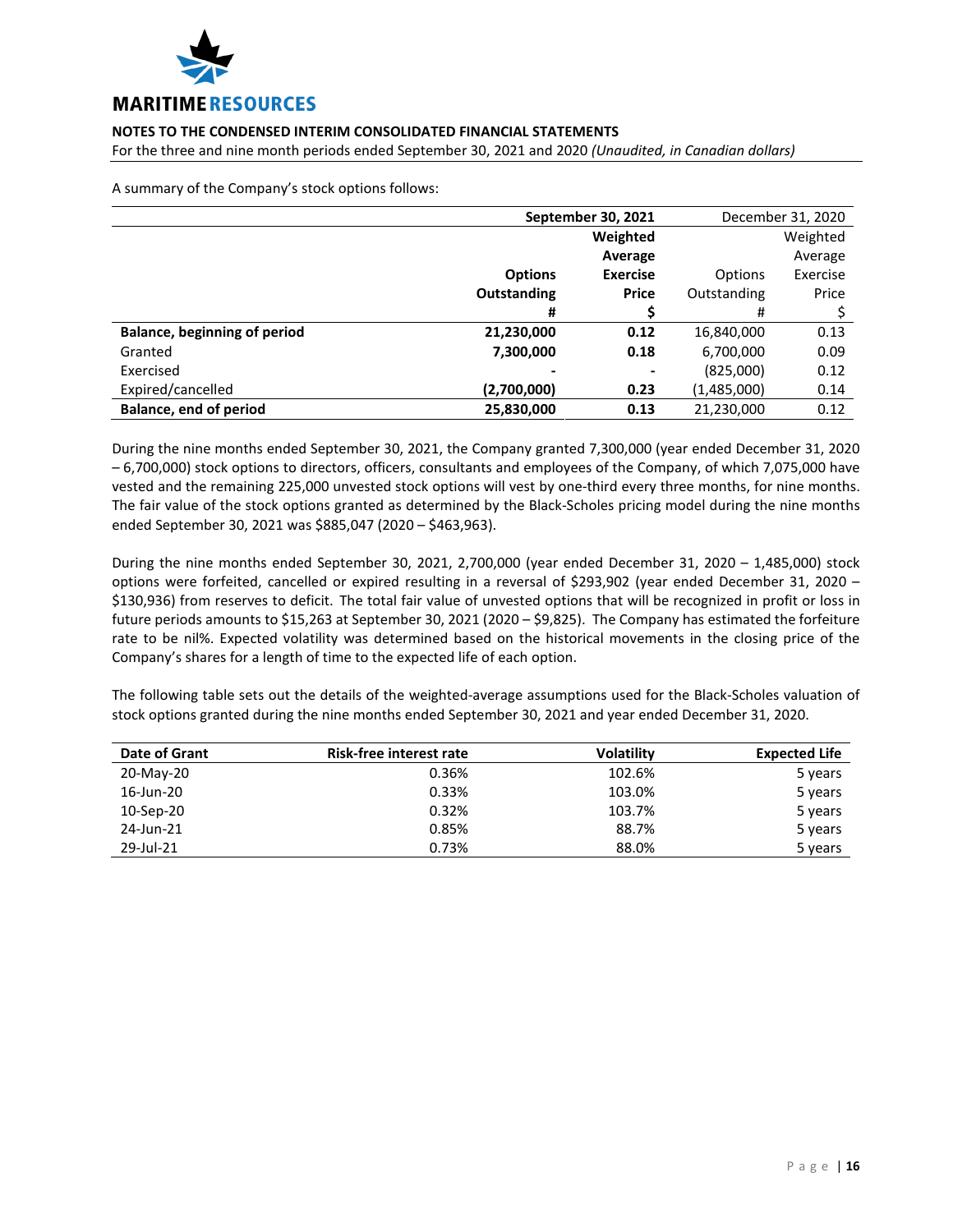

For the three and nine month periods ended September 30, 2021 and 2020 *(Unaudited, in Canadian dollars)*

As at September 30, 2021, the Company had outstanding stock options, enabling the holders to acquire further common shares as follows:

| <b>Options</b>     | <b>Options</b> | <b>Exercise</b> | Remaining               |               |
|--------------------|----------------|-----------------|-------------------------|---------------|
| <b>Outstanding</b> | Exercisable    | <b>Price</b>    | <b>Contractual Life</b> | <b>Expiry</b> |
| #                  | #              | Ş               | years                   |               |
| 200,000            | 200,000        | 0.15            | 0.57                    | 26-Apr-22     |
| 500.000            | 500,000        | 0.10            | 1.18                    | 04-Dec-22     |
| 2,075,000          | 2,075,000      | 0.10            | 1.21                    | 15-Dec-22     |
| 4,805,000          | 4,805,000      | 0.11            | 2.18                    | $6-Dec-23$    |
| 4,450,000          | 4,450,000      | 0.10            | 2.72                    | 18-Jun-24     |
| 5,550,000          | 5,550,000      | 0.085           | 3.64                    | 20-May-25     |
| 350,000            | 350,000        | 0.095           | 3.71                    | 16-Jun-25     |
| 600,000            | 600,000        | 0.17            | 3.95                    | 10-Sep-25     |
| 5,300,000          | 5,075,000      | 0.18            | 4.73                    | 24-Jun-26     |
| 2,000,000          | 2,000,000      | 0.18            | 4.83                    | 29-Jul-26     |
| 25,830,000         | 25,605,000     | 0.13            | 3.31                    |               |

#### **Warrants**

As at September 30, 2021, the Company had outstanding share purchase warrants, enabling the holders to acquire further shares as follows:

| <b>Number of Warrants</b> | <b>Exercise Price</b> | <b>Expiry Date</b> |
|---------------------------|-----------------------|--------------------|
| 3,087,873                 | \$0.15                | August 21, 2022    |
| 2,310,000                 | \$0.18                | March 22, 2023     |
| 1,846,200                 | \$0.18                | April 12, 2023     |
| 7.244.073                 |                       |                    |

Share purchase warrant transactions were as follows:

|                                     | September 30, 2021 |                 |                | December 31, 2020 |
|-------------------------------------|--------------------|-----------------|----------------|-------------------|
|                                     |                    | Weighted        |                | Weighted          |
|                                     |                    | Average         |                | Average           |
|                                     | <b>Warrants</b>    | <b>Exercise</b> | Warrants       | Exercise          |
|                                     | Outstanding        | <b>Price</b>    | Outstanding    | Price             |
|                                     | #                  |                 | #              |                   |
| <b>Balance, beginning of period</b> | 35,399,500         | 0.15            | 57,835,596     | 0.15              |
| Granted                             | 4,156,200          | 0.18            | 3,087,873      | 0.15              |
| Exercised                           | (13, 165, 940)     | 0.15            | (9,606,608)    | 0.14              |
| Expired/cancelled                   | (19,145,687)       | 0.15            | (15, 917, 361) | 0.17              |
| <b>Balance, end of period</b>       | 7,244,073          | 0.17            | 35,399,500     | 0.15              |

During the nine months ended September 30, 2021, 19,145,687 (year ended December 31, 2020 – 15,917,361) warrants expired unexercised, including the reversal of 1,584,273 (year ended December 31, 2020 – 1,539,850) finder warrants resulting in the reversal of \$51,901 (year ended December 31, 2020 – \$444,317) to share capital and 13,165,940 (year ended December 31, 2020 – 9,606,608) warrants were exercised for aggregate gross proceeds of \$1,974,891 (year ended December 31, 2020 – \$1,354,880).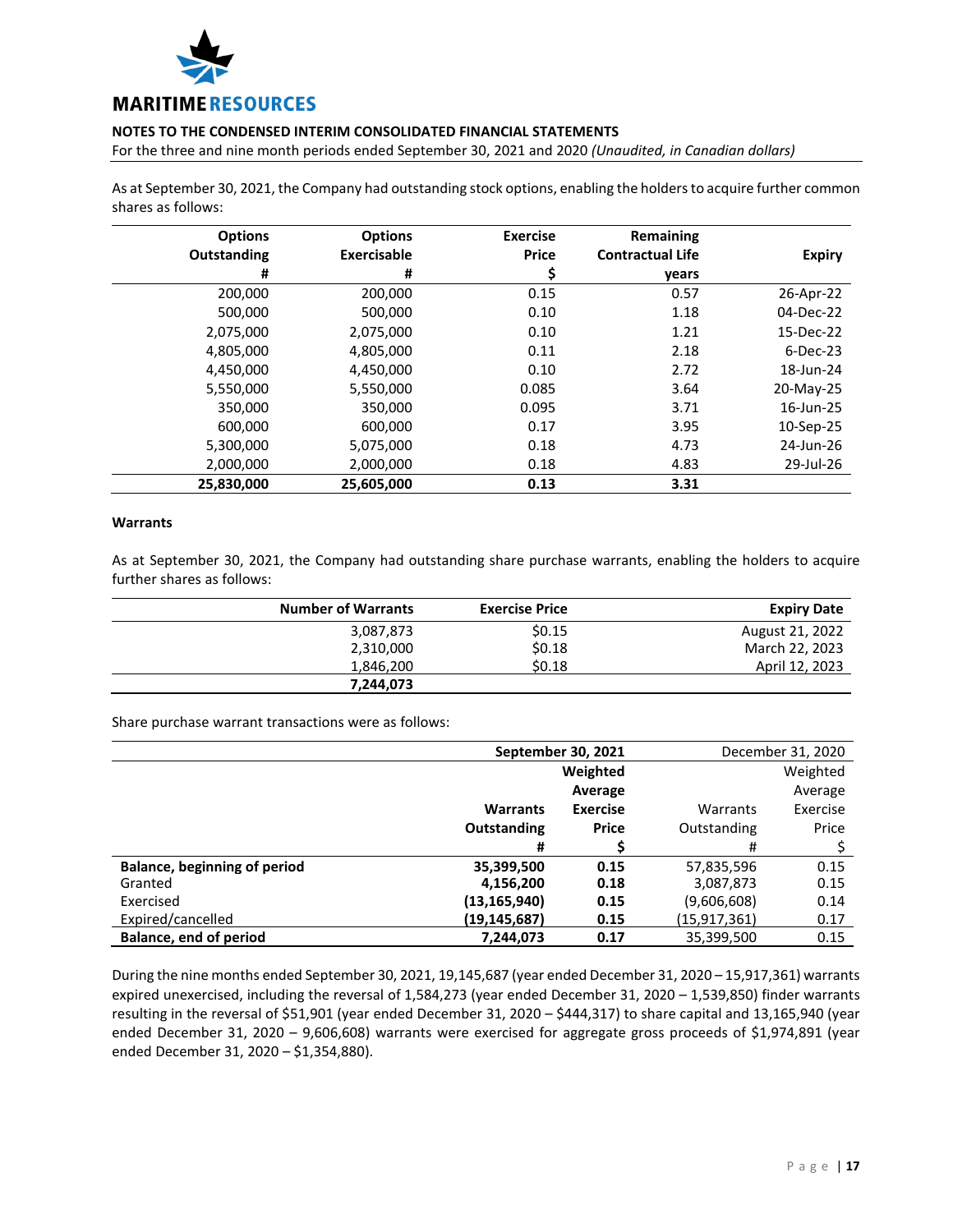

For the three and nine month periods ended September 30, 2021 and 2020 *(Unaudited, in Canadian dollars)*

#### **14. RELATED PARTY TRANSACTIONS**

#### (a) Services

Effective February 1, 2019, the Company entered into a sublease for office space in Toronto, with a corporation that is related by virtue of having certain directors and officers in common.

For the periods ended September 30 the Company was charged the following:

|                       | Three month  | Three month  | Nine month   | Nine month   |
|-----------------------|--------------|--------------|--------------|--------------|
|                       | period ended | period ended | period ended | period ended |
|                       | September 30 | September 30 | September 30 | September 30 |
|                       | 2021         | 2020         | 2021         | 2020         |
|                       |              |              |              |              |
| Rent                  | 19,919       | 16,286       | 54,795       | 48,859       |
| Office administration | 1,319        | 1,319        | 3,956        | 3,926        |
|                       | 21,238       | 17,605       | 58,751       | 52,785       |

#### (b) Compensation of key management personnel

Key management personnel consist of the directors and executive officers of the Company. Compensation to key management personnel for services rendered were as follows for the periods ended September 30:

|                      | Three month  | Three month  | Nine month   | Nine month   |
|----------------------|--------------|--------------|--------------|--------------|
|                      | period ended | period ended | period ended | period ended |
|                      | September 30 | September 30 | September 30 | September 30 |
|                      | 2021         | 2020         | 2021         | 2020         |
|                      |              |              |              |              |
| Salaries             | 323,485      | 156,356      | 722,325      | 443,655      |
| Directors' fees      | 20,833       | 17,500       | 55,833       | 52,500       |
| Share based payments | 245,102      | 64,240       | 707,900      | 294,027      |
|                      | 589,420      | 238,096      | 1,486,058    | 790,182      |

#### **15. FINANCIAL INSTRUMENTS AND RISK MANAGEMENT**

The Company's financial instruments consist of cash, receivables, deposits and accounts payable and accrued liabilities. Cash is measured at fair value based on Level 1 of the fair value hierarchy. The fair values of receivables and accounts payable and accrued liabilities approximate their book carrying values because of the short-term nature of these instruments.

- (a) *Credit risk* Credit risk is the risk that a counter party to a financial instrument will fail to discharge its contractual obligations. The Company is exposed to credit risk with respect to its cash and receivables. The maximum exposure to loss arising from receivables is equal to their carrying amounts. The Company manages credit risk with respect to its cash by maintaining demand deposits with a major Canadian financial institution; however, this exposes the Company's cash to concentration of credit risk as all amounts are held at a single institution. Receivables are due from a government agency.
- (b) *Liquidity risk* Liquidity risk is the risk that the Company will encounter difficulty in satisfying financial obligations as they become due. The Company manages its liquidity risk by forecasting cash flows from operations and anticipated investing and financing activities.
- (c) *Market risk* Market risk is the risk that the fair value or future cash flows of a financial instrument will fluctuate